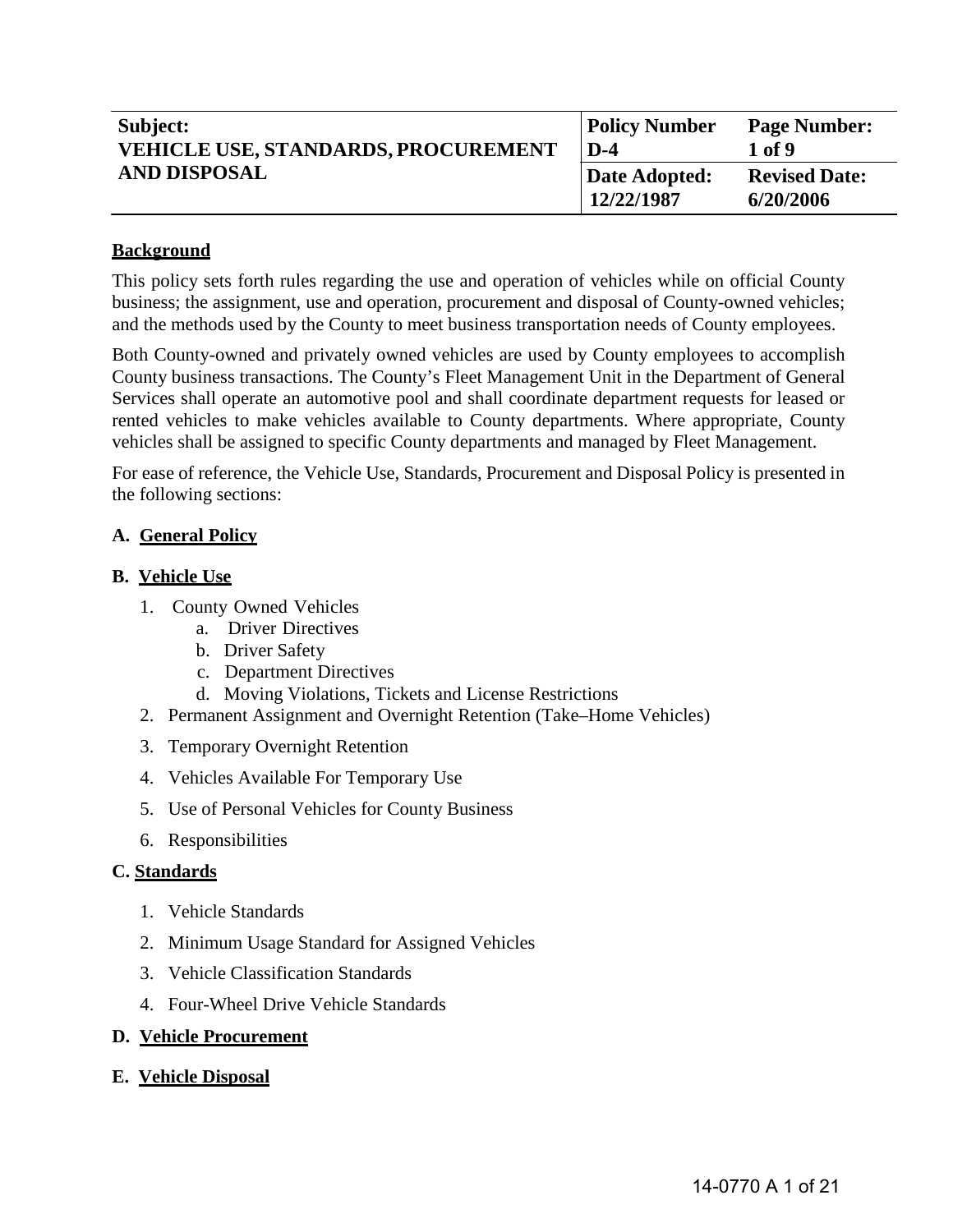| Subject:<br><b>VEHICLE USE, STANDARDS, PROCUREMENT</b><br><b>AND DISPOSAL</b> | <b>Policy Number</b><br>$D-4$ | <b>Page Number:</b><br>$2$ of 9   |
|-------------------------------------------------------------------------------|-------------------------------|-----------------------------------|
|                                                                               | Date Adopted:<br>12/22/1987   | <b>Revised Date:</b><br>6/20/2006 |

### **A. General Policy**

- 1. It is the intention of the County to:
	- a. Establish uniform practices for the use of County vehicles, the rental and lease of vehicles, the use of personal vehicles for County business and County vehicle procurement and disposal.
	- b. Establish vehicle standards that provide safe, reliable and cost effective vehicles that meet the needs of County departments.
	- c. Optimize fleet utilization practices to right-size the County fleet and ensure proper vehicle use.
- 2. Department heads shall be responsible for ensuring that all employees and other authorized drivers (volunteers, etc.) within their department who drive vehicles on County business understand and comply with this policy.
- 3. Department heads shall ensure that all employees and other authorized drivers within their departments who drive a personal or County vehicle on County business for any reason shall participate in the driver's license monitoring program administered by Risk Management.
- 4. All vehicles owned by the County, including vehicles identified on individual department asset inventories, must meet maintenance, repair and safety standards as required by Fleet Management.
- 5. Drivers of vehicles being used for County business, whether County-owned or privately owned, shall:
	- a. have in their possession at all times a valid license to operate a vehicle in the State of California (e.g., California or Nevada Driver's License);
	- b. strictly obey the California Motor Vehicle Code or applicable state Motor Vehicle Code;
	- c. comply with established County procedures concerning accidents (an accident instruction packet shall be kept in the glove compartment of all County-owned vehicles and made available to employees and other authorized drivers using personal vehicles for County business); a standard County accident form shall be completed at the accident site or as soon as practicable thereafter.
	- d. follow established rules and procedures as set forth below for the use of privately owned vehicles and County-owned vehicles.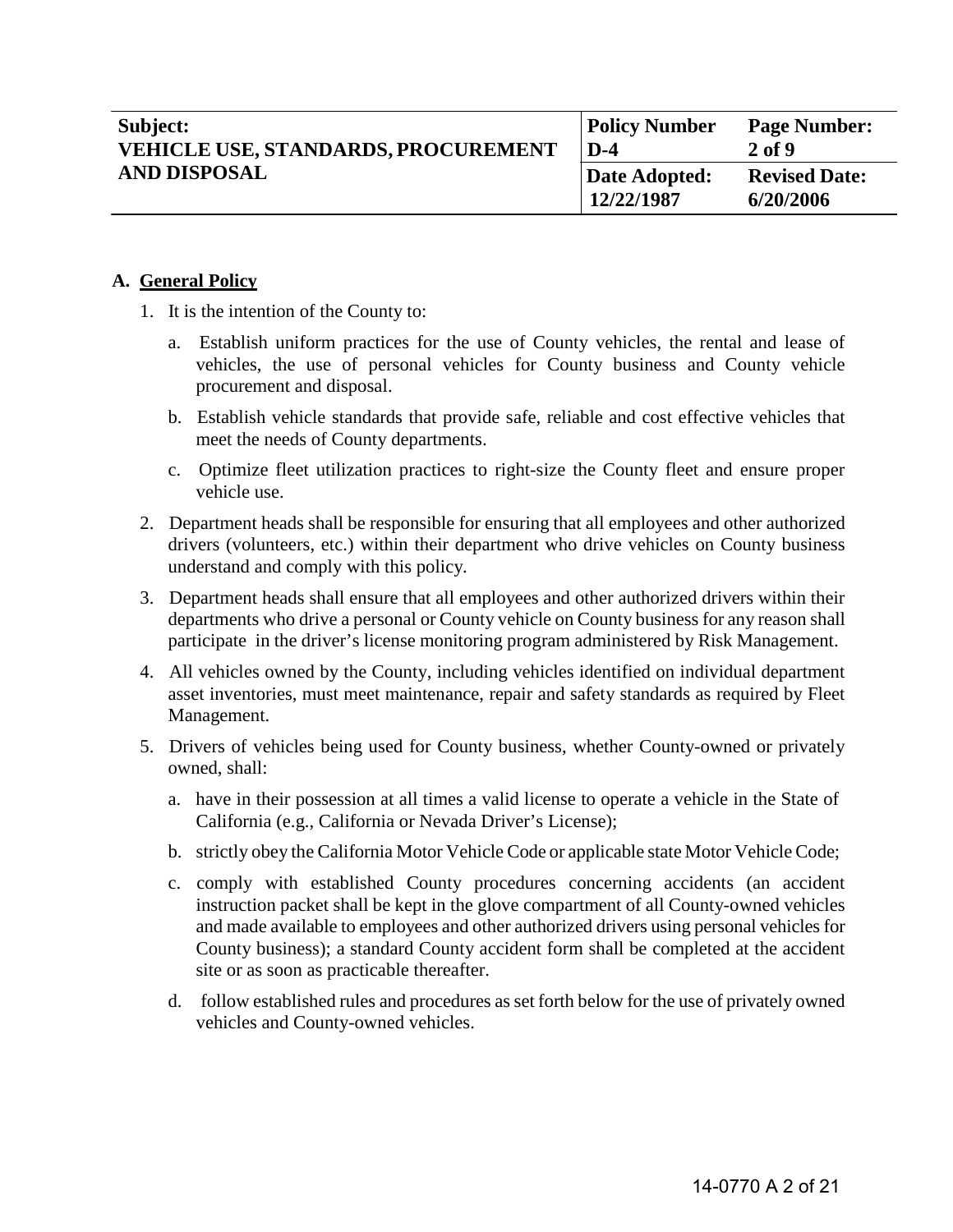| Subject:<br><b>VEHICLE USE, STANDARDS, PROCUREMENT</b><br><b>AND DISPOSAL</b> | <b>Policy Number</b><br>$D-4$ | <b>Page Number:</b><br>3 of 9     |
|-------------------------------------------------------------------------------|-------------------------------|-----------------------------------|
|                                                                               | Date Adopted:<br>12/22/1987   | <b>Revised Date:</b><br>6/20/2006 |

## **B. Vehicle Use**

Department heads are responsible for the proper and efficient use of assigned vehicles and related equipment.

1. County Owned Vehicles

The following rules govern the use of County owned vehicles:

- a. Driver Directives
	- 1) County vehicles shall be used only for authorized, official County business associated with performing duties within the employee's/volunteer's job responsibilities and shall not be used for personal reasons.
	- 2) County vehicles are to be driven only by authorized County employees with the exception of authorized service or parking personnel or authorized volunteers (STAR, SAR, etc.).
	- 3) Only authorized personnel associated with official County business shall be transported in a County vehicle. Authorized personnel may include non County employees participating in official County business. In the case of an emergency the driver of a County vehicle is authorized to transport any person who, because of such emergency, is in a situation requiring transportation.
	- 4) Smoking is prohibited in all County owned vehicles (pursuant to County ordinance section 8.6.050).
	- 5) The driver shall not use the County Vehicle in an unnecessary manner which may cause damage or undue wear to the vehicle.
	- 6) The driver shall use the vehicle in a manner for which it is designed and not attempt tasks that are beyond the vehicle's capabilities. The driver shall exercise caution and discretion at all times.
	- 7) County vehicle operators have a responsibility to act in a professional manner at all times while operating County vehicles.
- b. Driver Safety
	- 1) It is the driver's responsibility to perform a basic safety inspection of a vehicle prior to operation and to not operate an unsafe vehicle. Fleet Management shall provide a vehicle safety checklist for use by departments. The driver shall ensure that the vehicle to be used is in an apparent safe condition and shall report all mechanical defects to the appropriate department head or designee for corrective action.
	- 2) Safety belts shall be used by the driver and all passengers while the vehicle is in operation with the exception of members of the Sheriff's Department who follow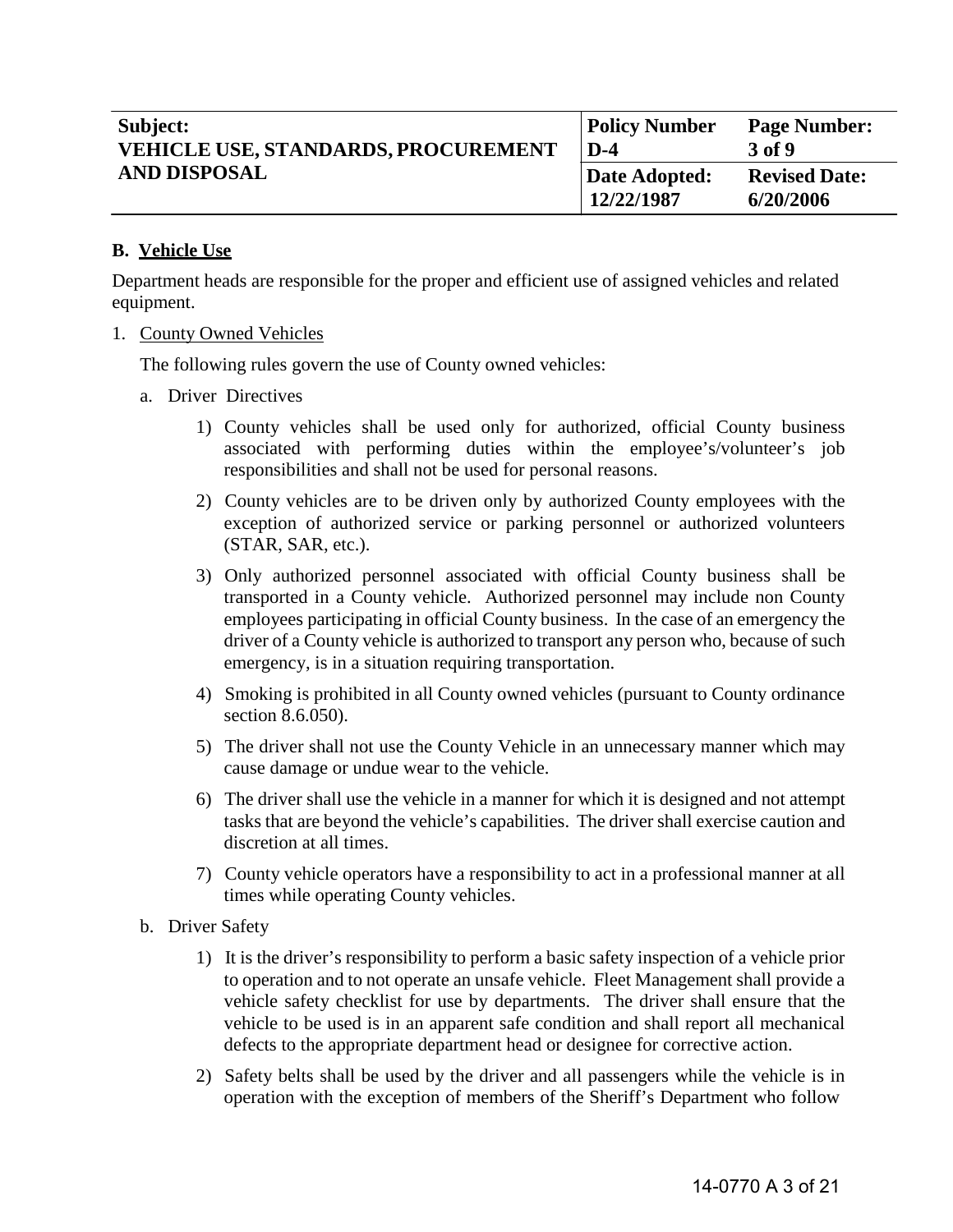| Subject:                                   | <b>Policy Number</b>        | <b>Page Number:</b>               |
|--------------------------------------------|-----------------------------|-----------------------------------|
| <b>VEHICLE USE, STANDARDS, PROCUREMENT</b> | $D-4$                       | 4 of 9                            |
| <b>AND DISPOSAL</b>                        | Date Adopted:<br>12/22/1987 | <b>Revised Date:</b><br>6/20/2006 |

Vehicle Code 27315.5 which gives them the option to require seat belts.

### c. Department Directives

- 1) All County-owned vehicles shall have a vehicle service and safety inspection performed every 5,000 miles or six (6) months, whichever occurs first. Fleet Management will track vehicle service and safety inspections and shall provide departments with a report of services due on a monthly basis.
- 2) Departments are responsible for reporting vehicle odometer readings for all department assigned vehicles to Fleet Management on a monthly basis.
- 3) Departments shall maintain and monitor vehicle usage logs. The logs shall track, on a daily basis, individual drivers, program use, date and time of use, and beginning and ending odometer readings. Any exception to the vehicle usage log requirement must be approved by the Chief Administrative Officer and subsequently reported to the Board of Supervisors.
- 4) All County-owned vehicles shall be filled with gasoline and oil at County designated facilities when practical. Non-designated fueling facilities should be used only on extended trips or in emergency situations.
- 5) Departments are responsible for meeting the minimum vehicle use standard of 8,000 miles a year or vehicle use at least 80% of the available workdays.
- d. Moving Violations, Tickets and License Restrictions
	- 1) Moving violations and parking tickets are the responsibility of the driver receiving the ticket and should be resolved in a timely manner.
	- 2) A driver must report any citation or ticket (moving violation, driving under the influence (DUI), unsafe vehicle condition, etc.) while driving a County vehicle to his/her department head no later than the next business day. The department head shall provide this information to Risk Management the day it is received. If the Department head is notified by Risk Management (via the drivers license monitoring program) after the fact, this will be grounds for progressive discipline up to and including termination from employment or dismissal from the volunteer program.
	- 3) A driver operating a County vehicle must report a driver's license restriction or revocation to his/her department head the next day the driver is at work. The department head shall provide this information to Risk Management the day it is received. A driver with three (3) or more moving violations or two (2) at-fault accidents in a 12-month period may be disallowed from driving a County vehicle. If the Department head is notified by Risk Management (via the driver's license monitoring program) after the fact and the driver has continued to drive on County business, this will be grounds for progressive discipline up to and including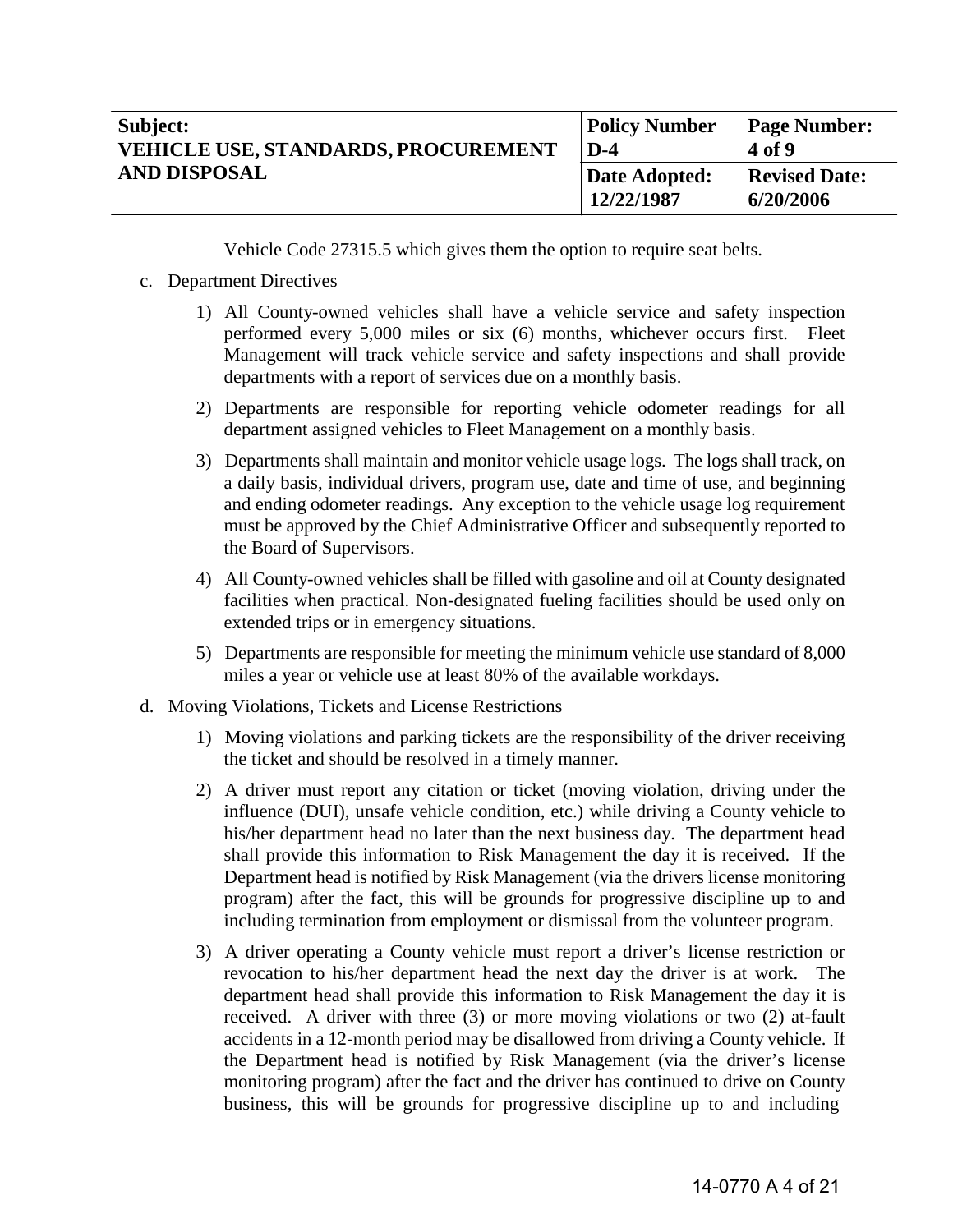| Subject:<br><b>VEHICLE USE, STANDARDS, PROCUREMENT</b><br><b>AND DISPOSAL</b> | <b>Policy Number</b><br>$D-4$ | <b>Page Number:</b><br>5 of 9     |
|-------------------------------------------------------------------------------|-------------------------------|-----------------------------------|
|                                                                               | Date Adopted:<br>12/22/1987   | <b>Revised Date:</b><br>6/20/2006 |

termination from employment or dismissal from the volunteer program.

### 2. Permanent Assignment and Overnight Retention (Take Home-Vehicles)

The initial permanent assignment and overnight retention of County-owned vehicles must be approved by the Board of Supervisors. The Chief Administrative Officer shall review and may subsequently continue or rescind authorization of permanent assignment and overnight retention of County-owned vehicles on an annual basis. Permanent assignment and overnight retention shall be authorized based on the following criteria:

- a. An employee is responsible for responding to emergency situations related to public health or safety and protection of property on a 24-hour basis. An employee assigned on-call duties on a rotational basis shall only take a County vehicle home on those days the employee is assigned the on-call duty.
- b. It can be demonstrated to the Board of Supervisors that it is in the best interest of the County for an employee to be assigned permanent and overnight retention.

County employees are responsible for complying with Internal Revenue Service tax regulations governing commute reporting in County vehicles.

### 3. Temporary Overnight Retention

Department heads may give approval for temporary overnight retention when such action would clearly be in the best interests of the County.

### 4. Vehicles Available for Temporary Use

- a. Fleet Management shall operate and maintain a centralized pool of vehicles that may be used by any department. The pool will contain a variety of vehicle types, including four-wheel drive vehicles. Multiple pool locations may be maintained for convenient access to pool vehicles by departments.
- b. Fleet Management shall assist departments in meeting temporary or short term vehicle needs through the use of a managed pool of County owned vehicles or by providing rented or leased vehicles.
- c. The County may enter into agreements for rented or leased vehicles for the purpose of meeting departmental vehicle needs. Fleet Management shall oversee such agreements on behalf of the County and shall coordinate departmental requests for rented or leased vehicles.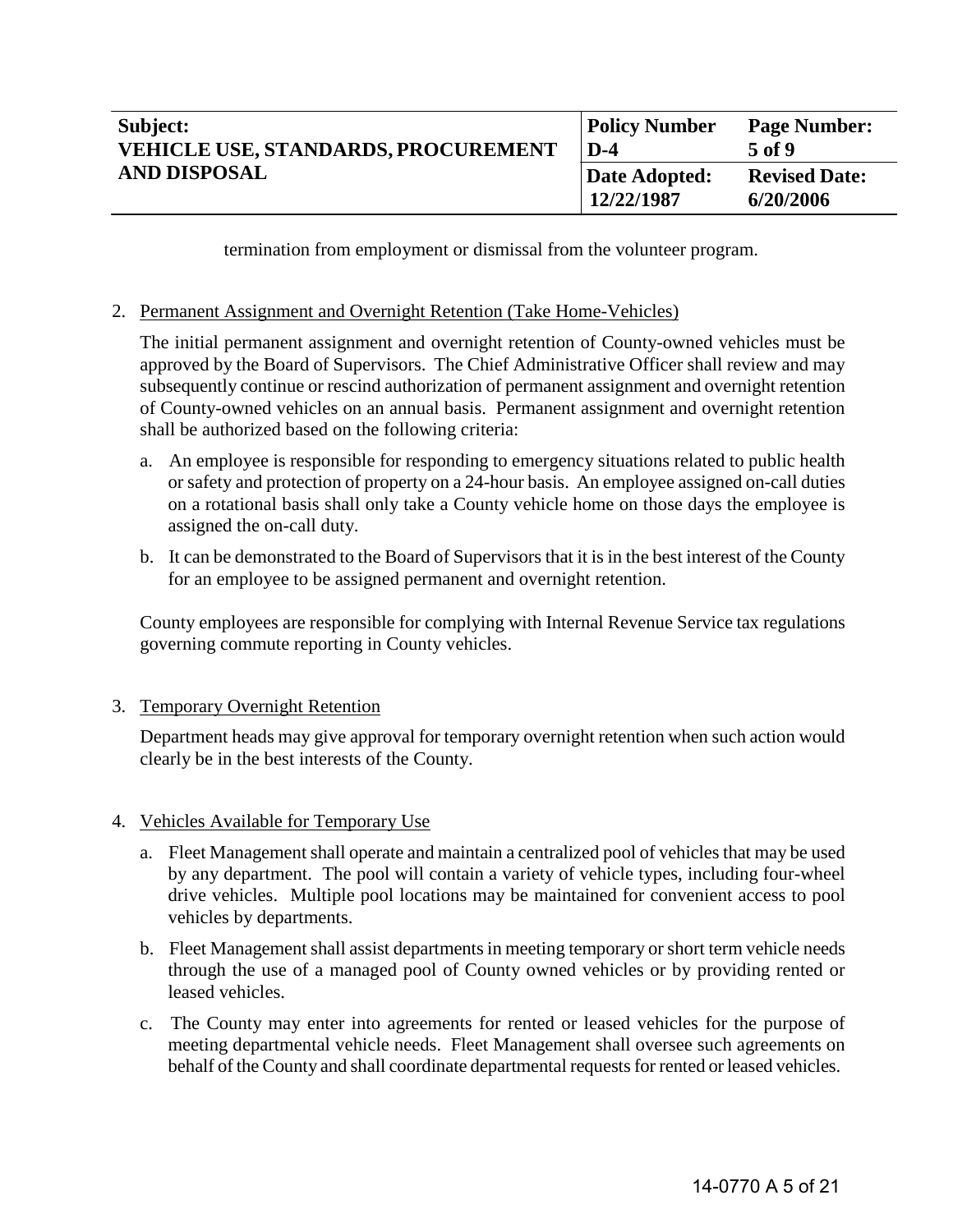| Subject:<br><b>VEHICLE USE, STANDARDS, PROCUREMENT</b><br><b>AND DISPOSAL</b> | <b>Policy Number</b><br>$D-4$ | <b>Page Number:</b><br>6 of 9     |
|-------------------------------------------------------------------------------|-------------------------------|-----------------------------------|
|                                                                               | Date Adopted:<br>12/22/1987   | <b>Revised Date:</b><br>6/20/2006 |

5. Use of Personal Vehicles for County Business:

Any person who drives a personal vehicle during the course of official County business shall have no less than the minimum automobile insurance required by the State of California.

- a. Personal vehicles must meet safety standards as required by the California Vehicle Code. A copy of the vehicle safety checklist used for County vehicles will be provided upon request to assist in complying with this requirement.
- b. Mileage reimbursement for use of a personal vehicle for County business shall be in accordance with County Travel Policy D-1.
- 6. Responsibilities
	- a. Department heads are responsible for:
		- 1) Ensuring department compliance with all provisions of this policy, with the exception of ensuring that drivers of personal vehicles have no less than the minimum automobile insurance required by the State of California. It is the responsibility of the driver and not the Department Head to ensure this requirement is met.
		- 2) Maintaining and monitoring vehicle usage logs or other authorized vehicle tracking systems. The logs or systems shall track, on a daily basis, individual drivers, program use, date and time of use, and beginning and ending odometer readings. Vehicle logs and tracking system reports are subject to periodic review by the Fleet Management for proper usage and control.
		- 3) Ensuring that vehicle service, safety inspection and other required service schedules are met.
		- 4) Achieving vehicle utilization objectives for his/her assigned vehicles.
		- 5) Ensuring that all drivers identified by Risk Management (via the driver's license monitoring program) who have had their licenses revoked or suspended will not drive for any reason on County business.
	- b. Fleet Management is responsible for:
		- 1) Managing and maintaining the County vehicles in a safe, reliable, and cost effective manner.
		- 2) Providing vehicle service, safety inspection, and other required service schedules to departments and coordinate the required activities.
		- 3) Implementing vehicle standards and right-sizing the fleet.
		- 4) Conducting periodic vehicle log reviews.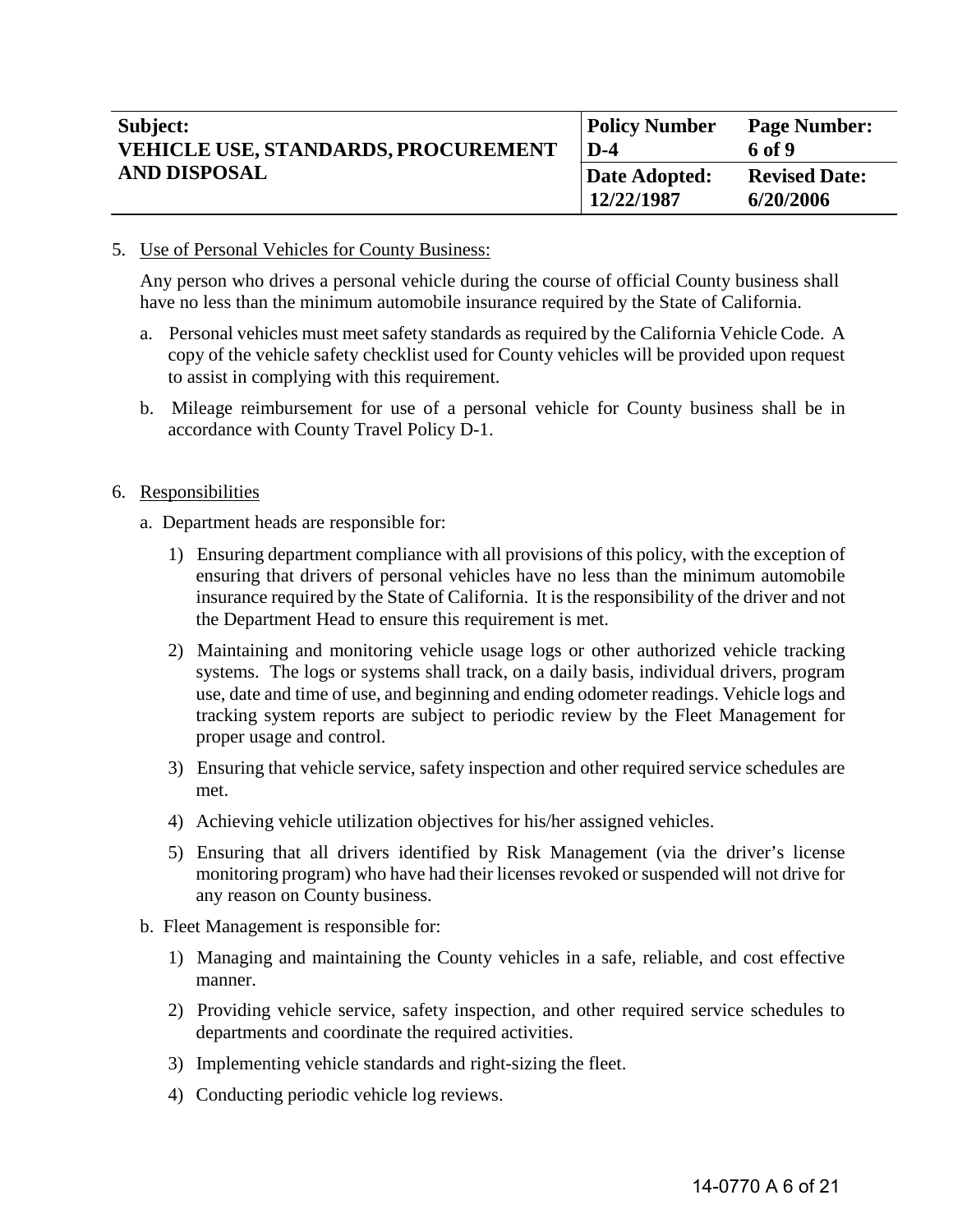| Subject:                                   | <b>Policy Number</b>        | <b>Page Number:</b>               |
|--------------------------------------------|-----------------------------|-----------------------------------|
| <b>VEHICLE USE, STANDARDS, PROCUREMENT</b> | $D-4$                       | <b>7</b> of 9                     |
| <b>AND DISPOSAL</b>                        | Date Adopted:<br>12/22/1987 | <b>Revised Date:</b><br>6/20/2006 |

- 5) Coordinating vehicle procurement and disposal with the Purchasing Agent.
- 6) Monitoring department compliance with the provisions of this policy. Instances of noncompliance shall be reported to the affected department head for resolution or corrective action. Instances of unresolved or repeated non-compliance shall be reported to the Chief Administrative Officer for further action. Vehicle reassignment may occur.

## **C. Standards**

- 1. Vehicle Standards
	- a. Fleet Management is responsible for standardizing the County fleet. The intent of establishing vehicle standards is to provide the safest, most reliable and economical vehicle that is appropriate for the job for which it is intended. Additionally, standardization enhances Fleet Management's ability to repair, stock parts, and maintain units in an economical manner.
	- b. Appropriate safety and economic criteria shall be applied to establishing and maintaining a standardized fleet. Criteria for equipment standards shall include but not be limited to:
		- 1) Purchase price
		- 2) Fuel efficiency
		- 3) Vehicle emission rating
		- 4) Reliability
		- 5) Operating costs
		- 6) Other special criteria as may be required by County departments.

Vehicles purchased by the County shall be the most fuel efficient vehicles available that meet safety, reliability, cost effectiveness and County program requirements. For general County use this usually would mean compact automobiles and pickup trucks.

- c. As appropriate, Fleet Management may introduce alternatively fueled vehicles into the County fleet. Alternatively fueled vehicles shall be evaluated in actual County driving conditions for safety, reliability and cost effectiveness.
- d. Fleet Management shall ensure that all County vehicles are conspicuously marked with County approved insignia, the words "Official Use Only" and a County vehicle number. Fleet Management may exempt vehicles from such marking if necessary for law enforcement, investigatory or other special purposes.
- e. Any modifications to County vehicles must be pre-approved and coordinated by Fleet Management.
- 2. Minimum Usage Standard for Assigned Vehicles

Assignment of vehicles to individual departments shall be based on the following minimum use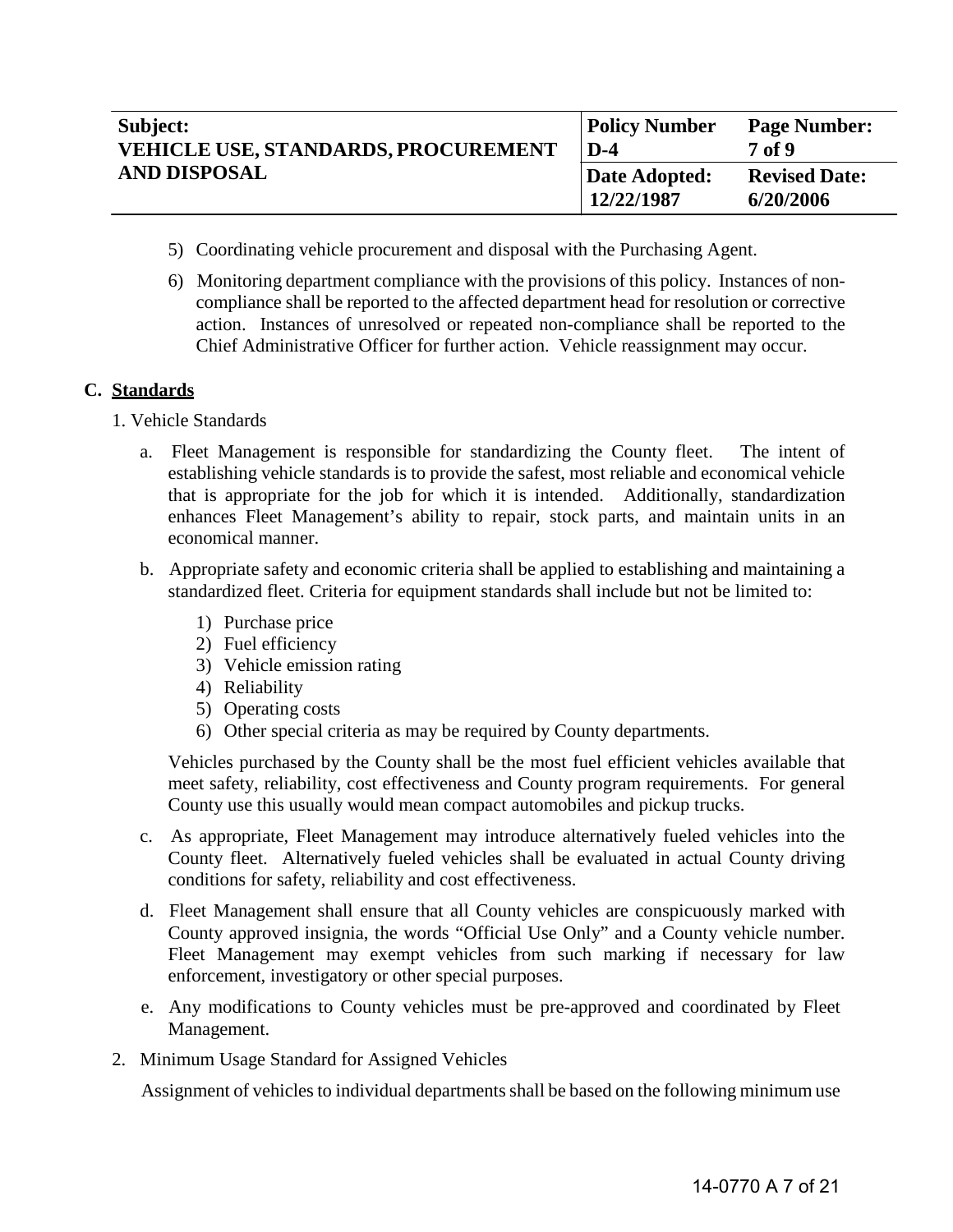| Subject:<br><b>VEHICLE USE, STANDARDS, PROCUREMENT</b><br><b>AND DISPOSAL</b> | <b>Policy Number</b><br>$D-4$ | <b>Page Number:</b><br>8 of 9     |
|-------------------------------------------------------------------------------|-------------------------------|-----------------------------------|
|                                                                               | Date Adopted:<br>12/22/1987   | <b>Revised Date:</b><br>6/20/2006 |

criteria:

- a. 8,000 miles a year, or
- b. vehicle use at least 80% of the available workdays.

This standard applies to all County-owned vehicles and rented vehicles or leased vehicles assigned to departments. Fleet Management will assist department heads in managing the vehicles assigned to them and may reassign vehicles if departments do not meet the minimum use standard. The Chief Administrative Officer may authorize exceptions to the minimum use standard on a case by case basis.

- 3. Standard Vehicle Classifications
	- a. Fleet Management shall work with departments to develop a listing of standardized vehicle classifications for each County department program. Such listing shall be attached hereto and referred to as Exhibit 'A' Vehicle Standards by County Program.
	- b. Requests for deviation from Fleet standard vehicles must be submitted in writing on such forms as provided by Fleet Management and approved by the Chief Administrative Officer.
	- c. Vehicle standards for public safety, disaster, or 24-hour on-call response programs may be different than standards for general use vehicles. Special consideration will be given when setting standards for law enforcement vehicles and other emergency response vehicles.
	- d. Fleet Management shall review the Vehicle Standards listing on an annual basis and submit updates and revisions to the Board of Supervisors for adoption as necessary.
- 4. Four-Wheel Drive Vehicle Standards:

Pool rental of four-wheel drive vehicles for seasonal or occasional off-road use is the preferred option when department vehicle utilization does not meet minimum usage criteria. The minimum utilization criteria for assignment of four-wheel drive vehicles include:

- a. the requirement for off-road vehicle clearance to travel on unpaved surfaces, and/or
- b. four-wheel drive traction to travel snow/ice covered roads during harsh winter weather conditions at a minimum of 50% of the time on an annual basis.

### **D. Vehicle Procurement**

The County fleet shall be standardized through the procurement process. This standardization shall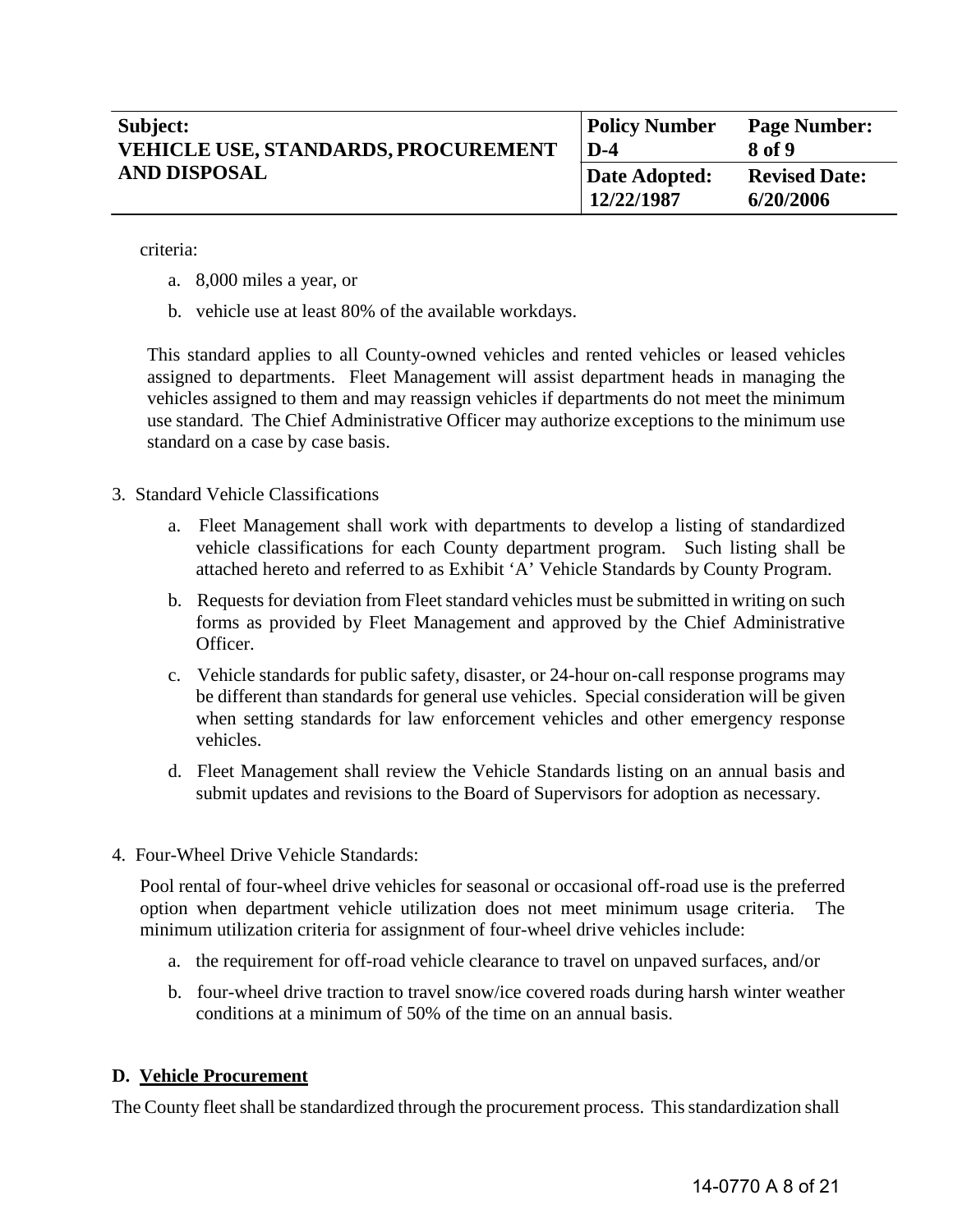| Subject:                                   | <b>Policy Number</b>        | <b>Page Number:</b>               |
|--------------------------------------------|-----------------------------|-----------------------------------|
| <b>VEHICLE USE, STANDARDS, PROCUREMENT</b> | $D-4$                       | 9 of 9                            |
| <b>AND DISPOSAL</b>                        | Date Adopted:<br>12/22/1987 | <b>Revised Date:</b><br>6/20/2006 |

include procurement of rented, leased and County owned vehicles. For County owned vehicles, the vehicle life-cycle costs (which include both the purchase price and operating costs of the vehicle) shall be incorporated into procurement decisions.

# **E. Vehicle Disposal**

Vehicles shall be disposed of in accordance with County surplus property requirements. The following criteria are considered by Fleet Management in determining the need to dispose of County vehicles:

- a. Vehicle operating and repair cost per mile.
- b. Vehicles no longer needed or serviceable.
- c. Vehicle age, mileage, condition, accumulated depreciation, utilization and parts availability.
- d. High or anticipated high maintenance costs.
- e. Introduction of improved vehicle technology, especially in the areas of fuel efficiency, safety, productivity and maintenance.
- f. Vehicle repair cost exceeds salvage value.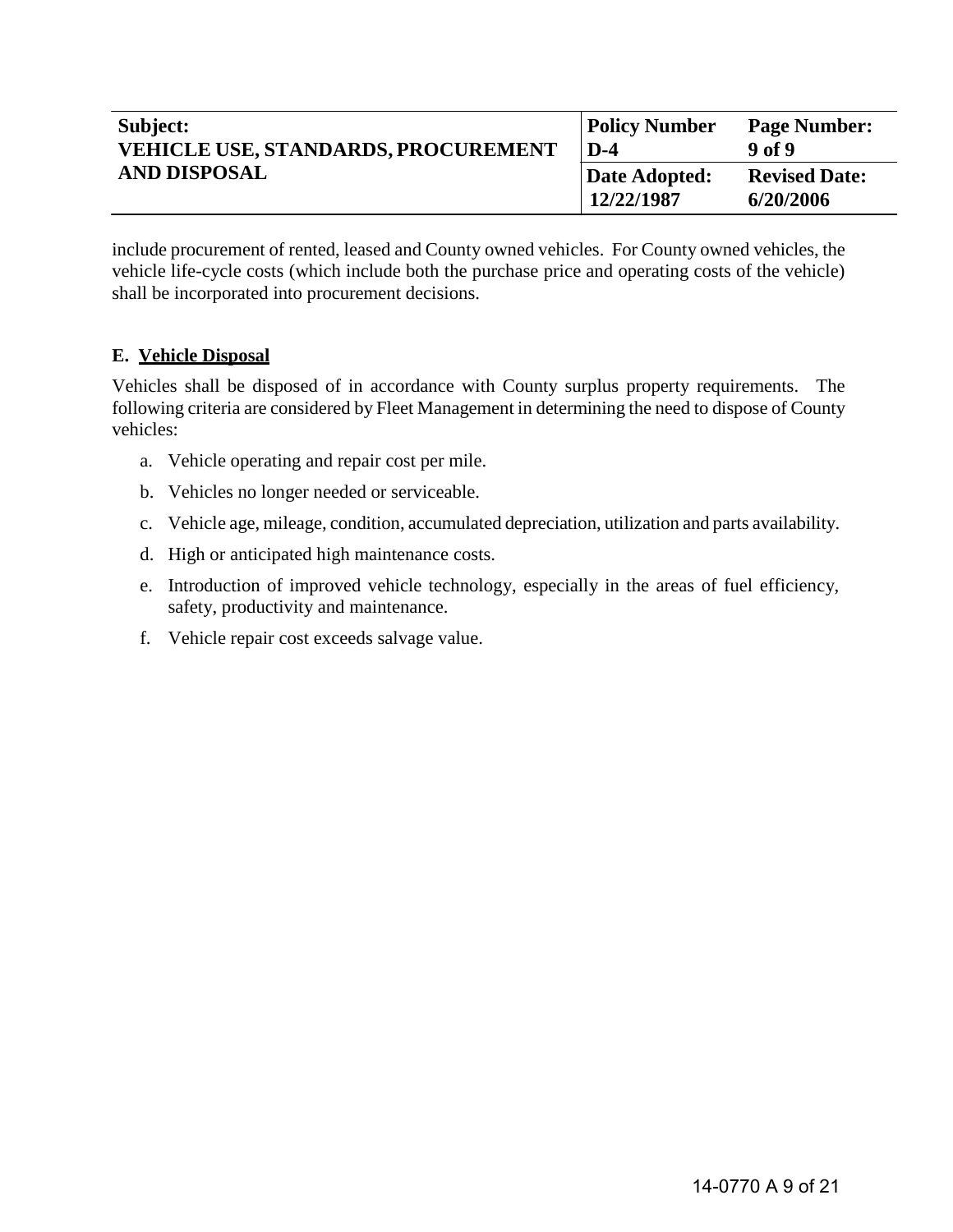| <b>CURRENT VEHICLE CLASS DESCRIPTION</b> | <b>PROGRAM DESCRIPTION</b>                  | Year      | <b>Make</b>  | <b>TOTAL MILES</b><br><b>BY CLASS</b> | <b>PROPOSED RECOMMENDED CLASS(ES)</b><br><b>Bold italic indicates STANDARD</b> |
|------------------------------------------|---------------------------------------------|-----------|--------------|---------------------------------------|--------------------------------------------------------------------------------|
|                                          | <b>AGRICULTURE</b>                          |           |              |                                       |                                                                                |
|                                          |                                             | Year      | <b>Make</b>  | <b>TOTAL MILES</b><br><b>BY CLASS</b> | RECOMMENDED CLASS(ES)                                                          |
| MID SIZE 4X4 UTILITY - 4 DOOR            | Agricultural Commission - Administration    | 1997      | Jeep         | 5,700                                 | <b>2WD MID-SIZE PICKUP</b>                                                     |
| PICKUP - 2WD COMPACT                     |                                             | 1997      | <b>GMC</b>   | 4,603                                 | <b>2WD COMPACT PICKUP</b>                                                      |
| PICKUP 4WD - GASOLINE                    |                                             | 2002      | <b>IFord</b> | 89,658                                | <b>2WD MID-SIZE PICKUP</b>                                                     |
| PICKUP 4WD - GASOLINE                    | Agricultural - Enforcement                  | 2005      | <b>IFord</b> | 22,200                                | <b>2WD MID-SIZE PICKUP</b>                                                     |
|                                          |                                             |           |              |                                       |                                                                                |
| PICKUP 4WD - GASOLINE                    | Agricultural - Weights & Measures           | 2002 Chev |              | 1,228                                 | <b>2WD MID-SIZE PICKUP</b>                                                     |
|                                          | <b>ASSESSOR</b>                             |           |              |                                       |                                                                                |
|                                          |                                             | Year      | <b>Make</b>  | <b>TOTAL MILES</b><br><b>BY CLASS</b> | RECOMMENDED CLASS(ES)                                                          |
| PICKUP - 2WD COMPACT                     | Assessor                                    | 1996      | <b>IFord</b> | 7,773                                 | <b>2WD MIDSIZE OR COMPACT PICKUP</b>                                           |
| MID SIZE SEDAN - 4 DOOR - 6 CYL          |                                             | 1998      | <b>IFord</b> | 3,887                                 |                                                                                |
|                                          |                                             |           |              |                                       |                                                                                |
|                                          | <b>CAO - INFO TECH &amp; COMMUNICATIONS</b> |           |              | <b>TOTAL MILES</b>                    |                                                                                |
| <b>Class Descrip</b>                     | <b>Index Description</b>                    | Year      | Make         | <b>BY CLASS</b>                       | RECOMMENDED CLASS(ES)                                                          |
| MINI VAN - 7 PASSENGER                   | PC Desktop Support                          | 1990      | <b>Chev</b>  | 3,000                                 | <b>2WD MINI VAN or 2WD MIDSIZE PICKUP</b>                                      |
| PICKUP 4WD - GASOLINE                    |                                             | 2001      | Dodge        | 12,000                                | with Utility Box /Shell Option                                                 |
|                                          |                                             |           |              |                                       |                                                                                |
| MINI VAN 4x4 - 7 PASSENGER               | Communications (Telephone)                  | 2003      | <b>GMC</b>   | 17,000                                | <b>2WD MINI VAN or 2WD MIDSIZE PICKUP</b>                                      |
|                                          |                                             |           |              |                                       | with Utility Box /Shell option                                                 |
|                                          |                                             |           |              |                                       |                                                                                |
| <b>CHILD SUPPORT SERVICES</b>            |                                             |           |              |                                       |                                                                                |
| MID SIZE 4X4 UTILITY - 4 DOOR            | Child Support Services - Casework Staff     | 1998      | Jeep         | 47,862                                | <b>MID SIZE SEDAN - 4 DOOR - 6 CYL</b>                                         |
| MID SIZE SEDAN - 4 DOOR - 6 CYL          |                                             | 1996      | Ford         | 8,280                                 | <b>MID SIZE SEDAN - 4 DOOR - 6 CYL</b>                                         |
|                                          |                                             |           |              |                                       |                                                                                |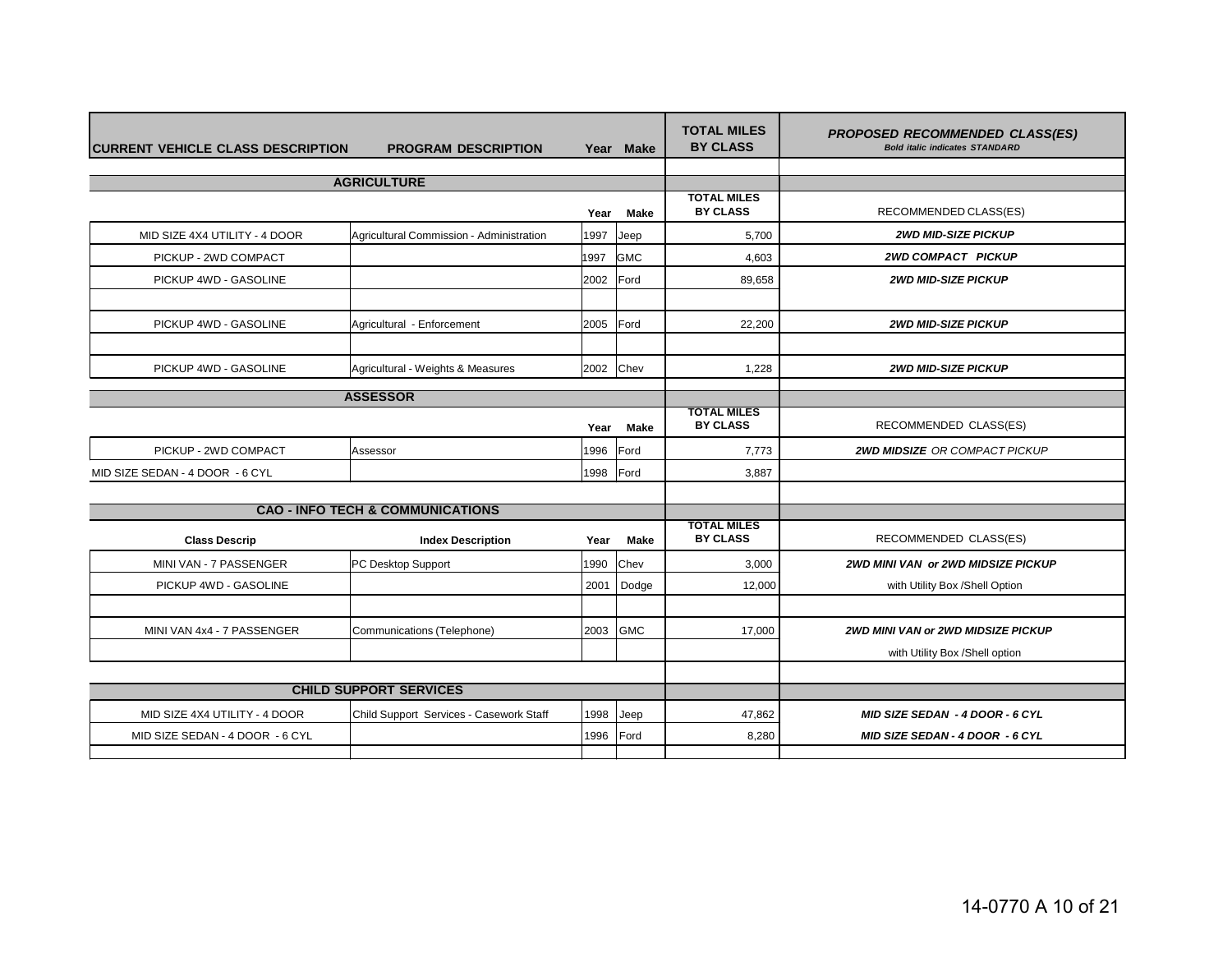| <b>CURRENT VEHICLE CLASS DESCRIPTION</b> | <b>PROGRAM DESCRIPTION</b>              | Year      | <b>Make</b> | <b>TOTAL MILES</b><br><b>BY CLASS</b> | <b>PROPOSED RECOMMENDED CLASS(ES)</b><br><b>Bold italic indicates STANDARD</b> |
|------------------------------------------|-----------------------------------------|-----------|-------------|---------------------------------------|--------------------------------------------------------------------------------|
|                                          | <b>DEVELOPMENT SERVICES - BUILDING</b>  |           |             |                                       |                                                                                |
|                                          |                                         |           |             | <b>TOTAL MILES</b>                    |                                                                                |
|                                          |                                         | Year      | Make        | <b>BY CLASS</b>                       | RECOMMENDED CLASS(ES)                                                          |
| MID SIZE 4X4 UTILITY - 4 DOOR            | <b>Building - Operational Support</b>   | 2002 Ford |             | 20,044                                | <b>COMPACT SEDAN</b>                                                           |
|                                          |                                         |           |             |                                       |                                                                                |
|                                          |                                         |           |             |                                       |                                                                                |
| MID SIZE 4X4 UTILITY - 4 DOOR            | Building - SLT Uniform Building Code    | 1996      | Jeep        | 3,227                                 | <b>MID SIZE 4X4 UTILITY - 4 DOOR</b>                                           |
|                                          |                                         |           |             |                                       |                                                                                |
| MID SIZE 4X4 UTILITY - 4 DOOR            | Building - Code Enforcement - Permits   | 2004      | Ford        | 32,500                                | <b>MID SIZE 4X4 UTILITY - 4 DOOR</b>                                           |
|                                          |                                         |           |             |                                       |                                                                                |
| MID SIZE 4X4 UTILITY - 4 DOOR            | Building - West Slope Inspection        | 2002      | Ford        | 118,151                               | 2WD COMPACT OR 2WD MIDSIZE PICKUP W/CREW CAB                                   |
| PICKUP 4WD - GASOLINE                    |                                         | 1991      | Ford        | 4,890                                 | 4WD PICKUP ACCEPTABLE FOR OPS SUPERVISOR WHO                                   |
|                                          |                                         |           |             |                                       | RESPONDS TO PUBLIC SAFETY EMERGENCIES                                          |
|                                          |                                         |           |             |                                       |                                                                                |
| MID SIZE 4X4 UTILITY - 4 DOOR            | Building SLT - Inspection               | 1998      | Jeep        | 22,129                                | <b>MID SIZE 4X4 UTILITY - 4 DOOR</b>                                           |
|                                          |                                         |           |             |                                       |                                                                                |
| MID SIZE 4X4 UTILITY - 4 DOOR            | Building - El Dorado Hills - Inspection | 2002      | Ford        | 46,079                                | <b>2WD COMPACT PICKUP OR COMPACT SEDAN</b>                                     |
| PICKUP 4WD - GASOLINE                    |                                         | 1998      | Ford        | 3,137                                 | 4WD PICKUP ACCEPTABLE FOR OPS SUPERVISOR WHO                                   |
| MID SIZE SEDAN - 4 DOOR - 6 CYL          |                                         | 1995      | Olds        | 59,950                                | RESPONDS TO PUBLIC SAFETY EMERGENCIES                                          |
|                                          | <b>DEVELOPMENT SERVICES - PLANNING</b>  |           |             |                                       |                                                                                |
|                                          |                                         |           |             | <b>TOTAL MILES</b>                    |                                                                                |
|                                          |                                         | Year      | Make        | <b>BY CLASS</b>                       | RECOMMENDED CLASS(ES)                                                          |
| MID SIZE SEDAN - 4 DOOR - 6 CYL          | Planning - West Slope - Current         | 1995      | Olds        | 5,245                                 | <b>COMPACT SEDAN</b>                                                           |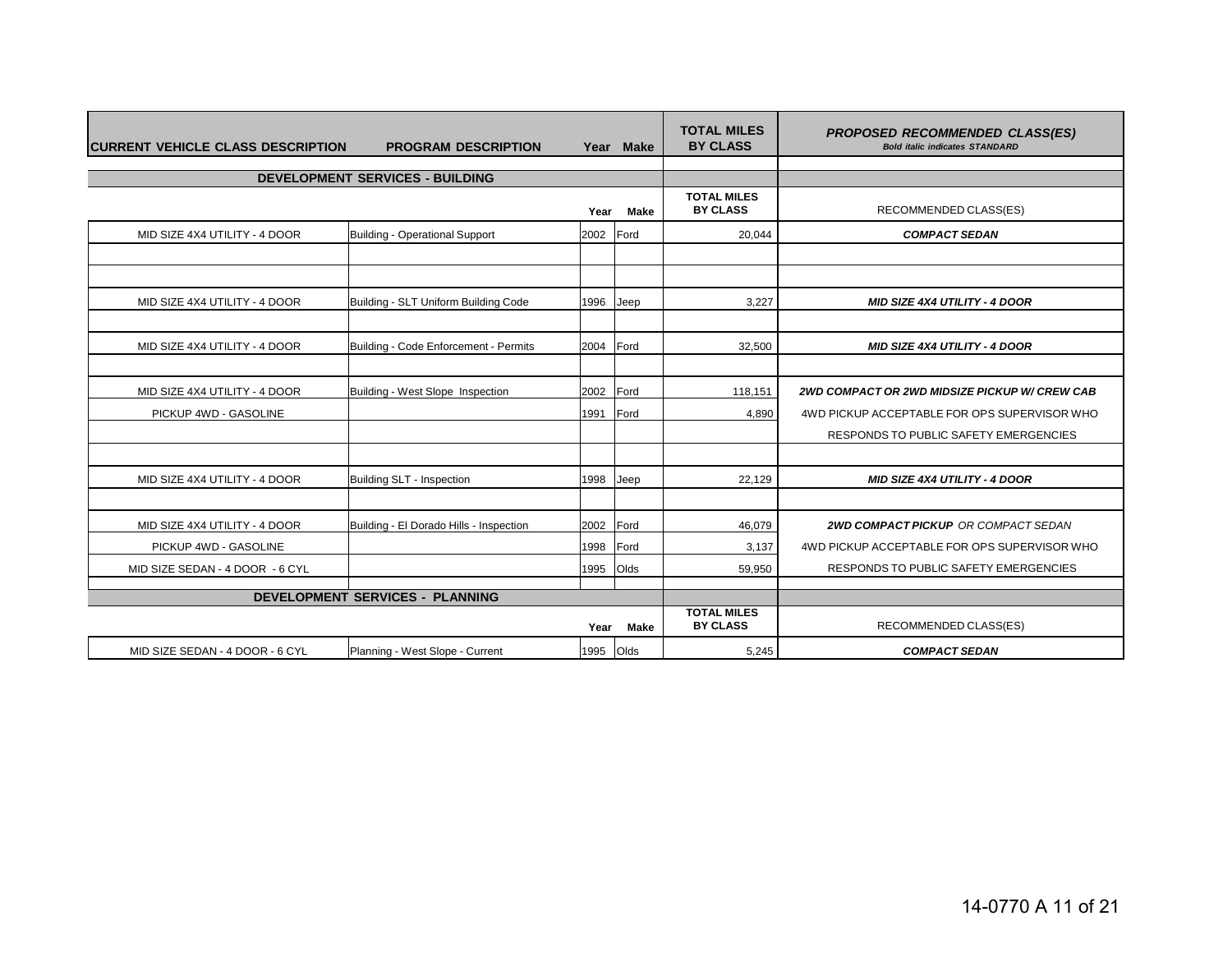| <b>CURRENT VEHICLE CLASS DESCRIPTION</b> | <b>PROGRAM DESCRIPTION</b>                    |      | Year Make    | <b>TOTAL MILES</b><br><b>BY CLASS</b> | <b>PROPOSED RECOMMENDED CLASS(ES)</b><br><b>Bold italic indicates STANDARD</b> |
|------------------------------------------|-----------------------------------------------|------|--------------|---------------------------------------|--------------------------------------------------------------------------------|
|                                          | <b>DISTRICT ATTORNEY</b>                      |      |              |                                       |                                                                                |
|                                          |                                               | Year | <b>Make</b>  | <b>TOTAL MILES</b><br><b>BY CLASS</b> | RECOMMENDED CLASS(ES)                                                          |
| MID SIZE 4X4 UTILITY - 4 DOOR            | District Attorney - Core Prosecution          | 2002 | Ford         | 80,312                                | MID - SIZE SEDAN - 4 DOOR - 6 CYL                                              |
| MID SIZE SEDAN - 4 DOOR - 6 CYL          |                                               | 2002 | <b>Buick</b> | 44,794                                | UNLESS SLT - THEN 4WD ACCEPTABLE                                               |
| MID SIZE SEDAN - 4 DOOR - 6 CYL          | District Attorney - Victim/Witness Assistance | 2003 | Ford         | 2,959                                 | MID SIZE SEDAN - 4 DOOR - 6 CYL                                                |
| Grant Funded Veh No Replacement          |                                               |      |              |                                       |                                                                                |
| MID SIZE 4X4 UTILITY - 4 DOOR            | District Attorney- Elderly Abuse              | 2003 | Ford         | 11,626                                | MID - SIZE SEDAN - 4 DOOR - 6 CYL                                              |
| Grant Funded Veh No Replacement          |                                               |      |              |                                       |                                                                                |
|                                          | <b>ENVIRONMENTAL MANAGEMENT</b>               |      |              |                                       |                                                                                |
|                                          |                                               | Year | Make         | <b>TOTAL MILES</b><br><b>BY CLASS</b> | RECOMMENDED CLASS(ES)                                                          |
| MID SIZE 4X4 UTILITY - 4 DOOR            | Admin: General Support                        | 2002 | Ford         | 5,234                                 | <b>COMPACT SEDAN</b>                                                           |
| MID SIZE 4X4 UTILITY - 4 DOOR            | Environmental Health (Inspections)            | 2003 | Ford         | 65,461                                | COMPACT SEDAN OR 2WD COMPACT PICKUP                                            |
| MID SIZE SEDAN - 4 DOOR - 6 CYL          |                                               | 1999 | Ford         | 5,306                                 |                                                                                |
| PICKUP - 2WD COMPACT                     | Hazardous Materials Compliance                | 1996 | Ford         | 1,817                                 | <b>PICKUP - 2WD COMPACT</b>                                                    |
| PICKUP 4WD - GASOLINE                    |                                               | 1999 | Dodge        | 9.898                                 | PICKUP 4WD - GASOLINE                                                          |
| MID SIZE 4X4 UTILITY - 4 DOOR            | Operations: SLT                               | 2003 | Ford         | 18,146                                | <b>MID SIZE 4X4 UTILITY - 4 DOOR</b>                                           |
| PICKUP 4WD - GASOLINE                    | WS: Mosquito Abatement                        | 2005 | <b>New</b>   | 37,500                                | <b>PICKUP 4WD - GASOLINE</b>                                                   |
| MID SIZE 4X4 UTILITY - 4 DOOR            | Air Quality Mgmt District: Operations         | 2003 | Ford         | 25,000                                | COMPACT SEDAN OR 2WD COMPACT PICKUP                                            |
| <b>HYBRID SEDAN</b>                      |                                               | 2004 | Toyota       | 9,000                                 | <b>HYBRID SEDAN</b>                                                            |
| PICKUP - 2WD COMPACT                     | CSA #10 - Solid Waste                         | 2001 | Dodge        | 4,496                                 | <b>PICKUP - 2WD COMPACT</b>                                                    |
| FULL SIZE 4X4 UTILITY                    |                                               | 2003 | Ford         | 4,950                                 | MID SIZE 4X4 UTILITY - 4 DOOR                                                  |
| PICKUP 4WD - GASOLINE                    | CSA #10 - Liquid Waste                        | 1996 | Ford         | 3,390                                 | <b>MID SIZE 4X4 UTILITY - 4 DOOR</b>                                           |
| MID SIZE 4X4 UTILITY - 4 DOOR            | CSA #10: Household Haz Waste                  | 1999 | Jeep         | 3,250                                 | <b>MID SIZE 4X4 UTILITY - 4 DOOR</b>                                           |
| PICKUP - 2WD COMPACT                     |                                               | 1994 | Ford         | 6,150                                 | PICKUP - 2WD COMPACT                                                           |
| VAN - FULL SIZE CARGO - 1/2 TON          | CSA #10: Litter Abatement                     | 1996 | Ford         | 9,453                                 | <b>MID SIZE 4X4 UTILITY</b>                                                    |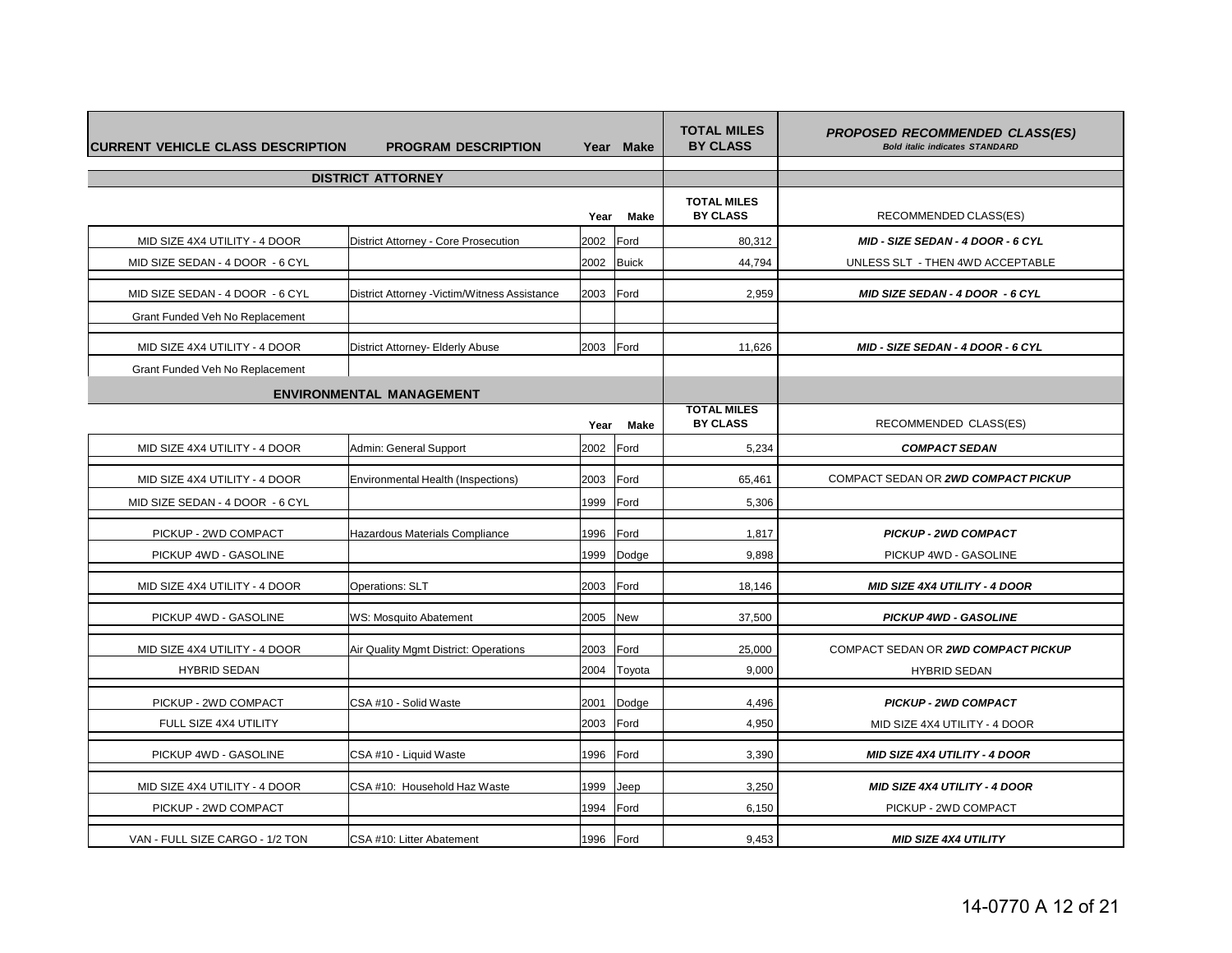| <b>ICURRENT VEHICLE CLASS DESCRIPTION</b> | <b>PROGRAM DESCRIPTION</b>      |      | Year Make  | <b>TOTAL MILES</b><br><b>BY CLASS</b> | <b>PROPOSED RECOMMENDED CLASS(ES)</b><br><b>Bold italic indicates STANDARD</b> |
|-------------------------------------------|---------------------------------|------|------------|---------------------------------------|--------------------------------------------------------------------------------|
|                                           |                                 |      |            |                                       |                                                                                |
|                                           | <b>GENERAL SERVICES</b>         |      |            |                                       |                                                                                |
|                                           |                                 | Year | Make       | <b>TOTAL MILES</b><br><b>BY CLASS</b> | RECOMMENDED CLASS(ES)                                                          |
| <b>VAN - 4X4</b>                          | <b>Stores-Operations</b>        | 1997 | Dodge      | 6,458                                 | <b>2WD MINI VAN</b>                                                            |
| CARGO VAN - ONE TON                       |                                 | 1998 | Ford       | 14,879                                |                                                                                |
| MINI VAN - 7 PASSENGER                    | Mail Service                    | 1993 | Chev       | 7,176                                 | <b>2WD MINI VAN</b>                                                            |
| CARGO VAN - ONE TON                       | Records Management              | 2001 | Ford       | 2,189                                 | <b>2WD MINI VAN</b>                                                            |
| VAN - FULL SIZE CARGO - 1/2 TON           | WS: Building Maintenance        | 2000 | Dodge      | 5,369                                 | 2WD COMPACT PICKUP                                                             |
| CAB &CHASSIS - 2WD HEAVYDUTY 3/4 TON      |                                 | 2002 | Chev       | 30,270                                | C& C / PICKUP - 2WD 3/4 TON                                                    |
| PICKUP - 2WD 1/2 TON STANDARD BED         |                                 | 1989 | <b>GMC</b> | 20,326                                | PICKUP - 2WD 1/2 TON                                                           |
| PICKUP 4WD - GASOLINE                     |                                 | 2001 | Dodge      | 12,099                                |                                                                                |
| PICKUP 4WD - GASOLINE                     | SLT: Building Maintenance       | 1991 | Chev       | 11,925                                | <b>PICKUP 4WD - GASOLINE</b>                                                   |
| MID SIZE 4X4 UTILITY - 4 DOOR             | Facilities Design & Development | 1999 | Jeep       | 13,810                                | 2WD COMPACT PICKUP OR COMPACT SEDAN, HYBRID<br>- OR - COMPACT WAGON            |
| MINI VAN - 7 PASSENGER                    | Fleet - Pool Vehicle            | 1994 | Chev       | 5,766                                 | WILL VARY WITH COUNTY NEEDS SUFFICIENT                                         |
| MINI VAN 4x4 - 7 PASSENGER                | Fleet - Pool Vehicle            | 1997 | Chev       | 2,951                                 | NUMBER OF 4WDS FOR SEASONAL USE BY                                             |
| MID SIZE 4X4 UTILITY - 4 DOOR             | Fleet - Pool Vehicle            | 2003 | Ford       | 38,574                                | DEPARTMENTS WITH LOW UTILIZATION                                               |
| PICKUP - 2WD COMPACT                      | <b>Fleet - Operations</b>       | 1994 | Ford       | 5,402                                 |                                                                                |
| PICKUP 4WD - GASOLINE                     | Fleet - Pool Vehicle            | 1995 | Ford       | 3,737                                 |                                                                                |
| MID SIZE SEDAN - 4 DOOR - 6 CYL           | Fleet - Pool Vehicle            | 1995 | Olds       | 28,947                                |                                                                                |
| MID SIZE 4X4 UTILITY - 4 DOOR             | Parks Administration            | 1997 | Jeep       | 1,580                                 | 2WD COMPACT PICKUP OR COMPACT SEDAN, HYBRID                                    |
| PICKUP - 2WD 1/2 TON STANDARD BED         | <b>River Management</b>         | 1992 | <b>GMC</b> | 5,433                                 | <b>2WD COMPACT PICKUP</b>                                                      |
| CAB &CHASSIS - 2WD HEAVYDUTY 3/4 TON      | Grounds Maintenance             | 2001 | Ford       | 9,562                                 | PICKUP - 2WD 3/4 TON                                                           |
| PICKUP - 2WD 1/2 TON STANDARD BED         |                                 | 1991 | Dodge      | 8,830                                 |                                                                                |
| PICKUP 4WD - DIESEL                       |                                 | 2001 | Ford       | 9,441                                 |                                                                                |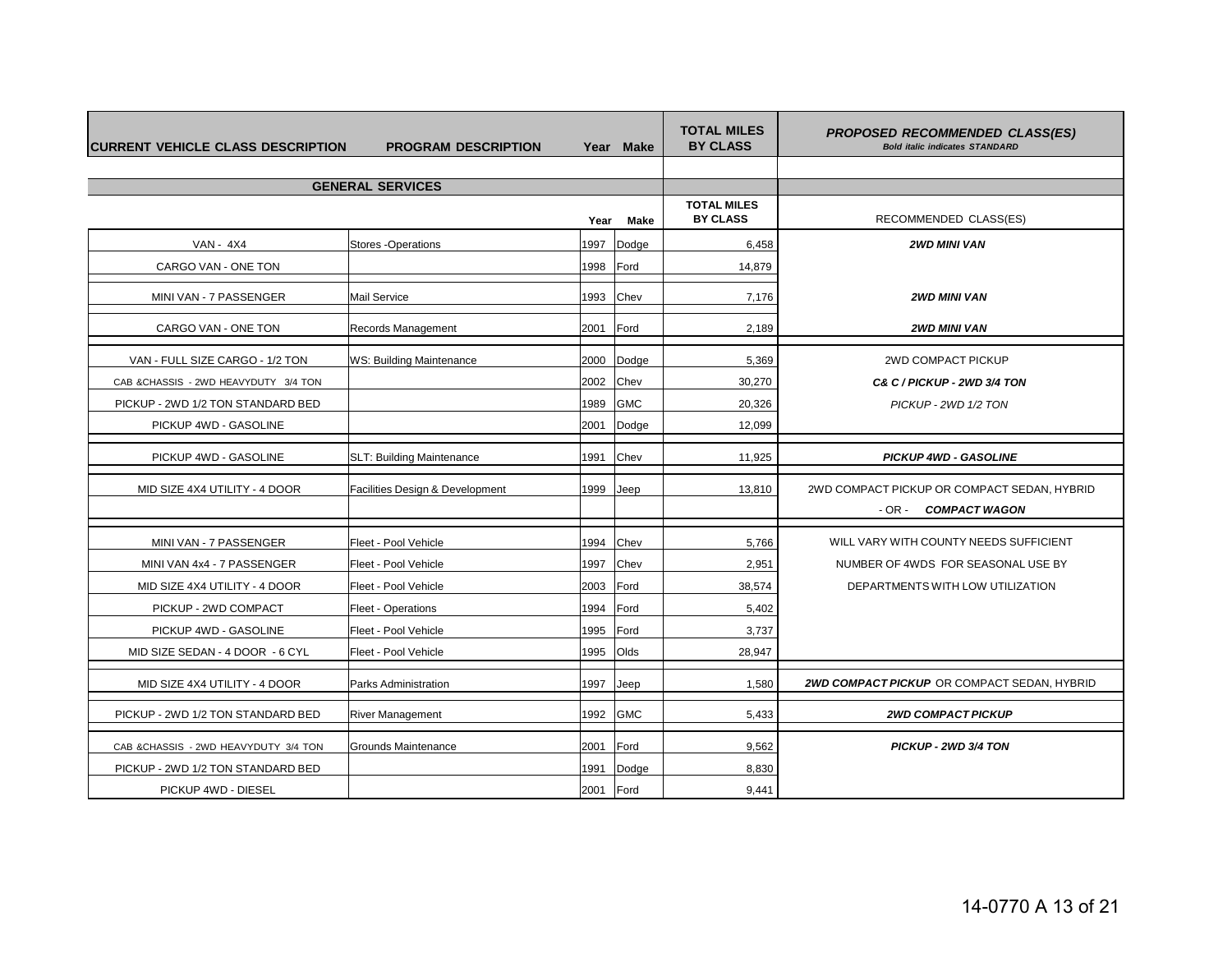| <b>CURRENT VEHICLE CLASS DESCRIPTION</b> | <b>PROGRAM DESCRIPTION</b>             |      | Year Make    | <b>TOTAL MILES</b><br><b>BY CLASS</b> | <b>PROPOSED RECOMMENDED CLASS(ES)</b><br><b>Bold italic indicates STANDARD</b> |
|------------------------------------------|----------------------------------------|------|--------------|---------------------------------------|--------------------------------------------------------------------------------|
|                                          | <b>HUMAN SERVICES</b>                  |      |              |                                       |                                                                                |
|                                          |                                        | Year | <b>Make</b>  | TOTAL MILES<br><b>BY CLASS</b>        | RECOMMENDED CLASS(ES)                                                          |
| MINI VAN - 7 PASSENGER                   | General Admin Non-Salary / Fringe Pool | 2001 | Ford         | 1,381                                 | MINI VAN - 7 PASSENGER                                                         |
| MINI VAN 4x4 - 7 PASSENGER               |                                        | 1999 | Chev         | 11,823                                | MINI VAN 4x4 - 7 PASSENGER                                                     |
| MID SIZE 4X4 UTILITY - 4 DOOR            |                                        | 2002 | Ford         | 132,212                               | <b>MID SIZE SEDANS</b>                                                         |
| MID SIZE SEDAN - 4 DOOR - 6 CYL          |                                        | 2003 | <b>Buick</b> | 132,840                               | <b>MID SIZE SEDANS</b>                                                         |
|                                          |                                        |      |              |                                       |                                                                                |
| MID SIZE 4X4 UTILITY - 4 DOOR            | CommSvcs Admin - Pool                  | 2000 | Jeep         | 5,605                                 | <b>MID SIZE 4X4 UTILITY - 4 DOOR</b>                                           |
|                                          |                                        |      |              |                                       |                                                                                |
| VAN - FULL SIZE CARGO - 1/2 TON          | LIHEAP: Weatherization                 | 2002 | Dodge        | 9,000                                 | VAN - FULL SIZE CARGO - 1/2 TON                                                |
| PICKUP 4WD - GASOLINE                    |                                        | 2002 | Ford         | 26,500                                | <b>PICKUP 4WD - GASOLINE</b>                                                   |
|                                          |                                        | 2005 | <b>New</b>   |                                       |                                                                                |
|                                          |                                        |      |              |                                       |                                                                                |
| 13-15 PASSENGER VAN                      | CommSvcs: Special Svcs - General       | 2002 | <b>GMC</b>   | 6,500                                 | 13-15 PASSENGER VAN                                                            |
|                                          |                                        |      |              |                                       |                                                                                |
| MID SIZE 4X4 UTILITY - 4 DOOR            | <b>EDC: Public Housing Authority</b>   | 1997 | Jeep         | 9,000                                 | <b>MID SIZE SEDAN - 4 DOOR - 6 CYL</b>                                         |
| PICKUP 4WD - GASOLINE                    |                                        | 1994 | Ford         | 4,000                                 | PICKUP 4WD - GASOLINE                                                          |
|                                          |                                        |      |              |                                       |                                                                                |
| MID SIZE 4X4 UTILITY - 4 DOOR            | Senior Nutrition: Title III C          | 2001 | Jeep         | 4,693                                 | <b>MID SIZE SEDAN - 4 DOOR - 6 CYL</b>                                         |
| PICKUP - 2WD COMPACT                     |                                        | 2002 | Chev         | 18,243                                | <b>PICKUP - 2WD COMPACT</b>                                                    |
| PICKUP - 2WD 1/2 TON STANDARD BED        |                                        | 2002 | <b>GMC</b>   | 17,500                                | PICKUP - 2WD 1/2 TON STANDARD BED                                              |
| PICKUP 4WD - GASOLINE                    |                                        | 1991 | Chev         | 16,327                                | PICKUP 4WD - GASOLINE                                                          |
|                                          |                                        |      |              |                                       |                                                                                |
| MID SIZE 4X4 UTILITY - 4 DOOR            | CBSP: Admin                            | 2001 | Jeep         | 15,888                                | MID SIZE SEDAN - 4 DOOR - 6 CYL- 4 DOOR - 6 CYL                                |
| MID SIZE SEDAN - 4 DOOR - 6 CYL          | <b>Public Guardian</b>                 | 1998 | Chev         | 7,778                                 | <b>MID SIZE SEDAN - 4 DOOR - 6 CYL</b>                                         |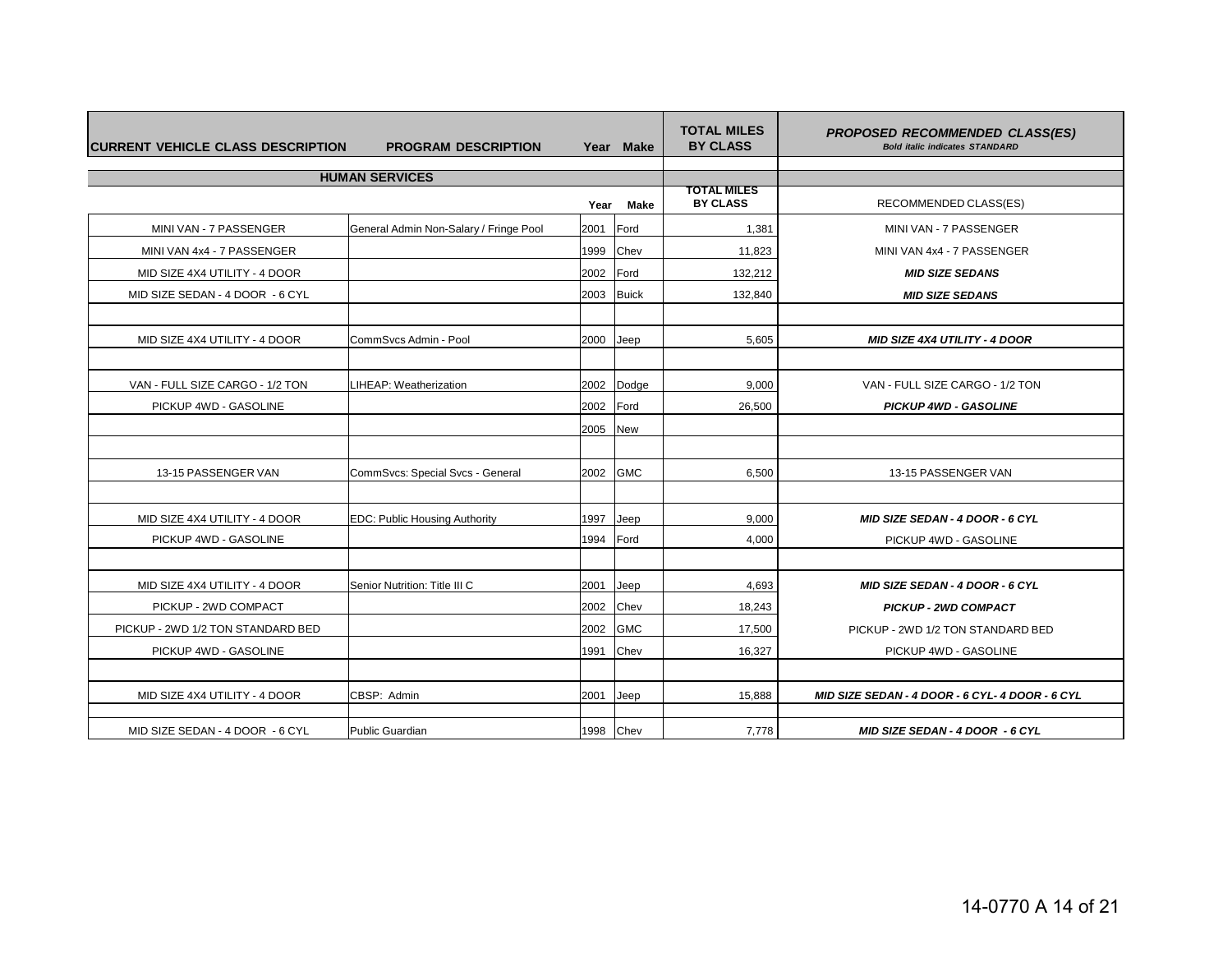| <b>CURRENT VEHICLE CLASS DESCRIPTION</b> | <b>PROGRAM DESCRIPTION</b>      |      | Year Make   | <b>TOTAL MILES</b><br><b>BY CLASS</b> | <b>PROPOSED RECOMMENDED CLASS(ES)</b><br><b>Bold italic indicates STANDARD</b> |
|------------------------------------------|---------------------------------|------|-------------|---------------------------------------|--------------------------------------------------------------------------------|
|                                          | <b>MENTAL HEALTH</b>            |      |             |                                       |                                                                                |
|                                          |                                 |      |             | <b>TOTAL MILES</b>                    |                                                                                |
|                                          |                                 | Year | <b>Make</b> | <b>BY CLASS</b>                       | RECOMMENDED CLASS(ES)                                                          |
| MID SIZE SEDAN - 4 DOOR - 6 CYL          | <b>Admin Central Division</b>   |      |             | 10.000                                | <b>COMPACT SEDAN OR MID-SIZE SEDAN</b>                                         |
|                                          |                                 |      |             |                                       |                                                                                |
| MINI VAN 4x4 - 7 PASSENGER               | PHF: Psychiatric Division       | 2001 | Chev        | 15,246                                | MINI VAN 4x4 - 7 PASSENGER                                                     |
| MID SIZE SEDAN - 4 DOOR - 6 CYL          |                                 | 1997 | Chev        | 13,317                                | <b>MID SIZE SEDAN - 4 DOOR - 6 CYL</b>                                         |
|                                          |                                 |      |             |                                       |                                                                                |
| MINI VAN 4x4 - 7 PASSENGER               | WS: Children's Services         | 2001 | Chev        | 8.477                                 | MINI VAN 4x4 - 7 PASSENGER                                                     |
| MID SIZE SEDAN - 4 DOOR - 6 CYL          |                                 | 2001 | Ford        | 9,479                                 | <b>MID SIZE SEDAN - 4 DOOR - 6 CYL</b>                                         |
|                                          |                                 |      |             |                                       |                                                                                |
| MINI VAN - 7 PASSENGER                   | <b>WS: Adult Day Treatment</b>  | 2002 | Ford        | 49,874                                | MINI VAN - 7 PASSENGER                                                         |
| 13-15 PASSENGER VAN                      |                                 | 1999 | Ford        | 55,939                                | 13-15 PASSENGER VAN                                                            |
| MID SIZE SEDAN - 4 DOOR - 6 CYL          |                                 | 2001 | Ford        | 18,027                                | MID SIZE SEDAN - 4 DOOR - 6 CYL                                                |
|                                          |                                 |      |             |                                       |                                                                                |
| FULL SIZE SEDAN - 4 DOOR - 8 CYL         | <b>WS: Adult Services</b>       | 1991 | Ford        | 2,375                                 | FULL SIZE SEDAN - 4 DOOR - 8 CYL                                               |
| MID SIZE SEDAN - 4 DOOR - 6 CYL          |                                 |      |             | 18,000                                | MID SIZE SEDAN - 4 DOOR - 6 CYL                                                |
|                                          |                                 |      |             |                                       |                                                                                |
| MID SIZE 4X4 UTILITY - 4 DOOR            | <b>SLT: Children's Services</b> | 2001 | Jeep        | 6,946                                 | <b>MID SIZE 4X4 UTILITY - 4 DOOR</b>                                           |
|                                          |                                 |      |             |                                       |                                                                                |
| VAN - FULL SIZE CARGO - 1/2 TON          | <b>SLT: Adult Day Treatment</b> | 1996 | Ford        | 6,363                                 | VAN - FULL SIZE CARGO - 1/2 TON                                                |
| 13-15 PASSENGER VAN                      |                                 | 1999 | Ford        | 7,571                                 | 13-15 PASSENGER VAN                                                            |
|                                          |                                 |      |             |                                       |                                                                                |
| FULL SIZE 4X4 UTILITY                    | <b>SLT: Adult Services</b>      | 2001 | Ford        | 5.786                                 | FULL SIZE 4X4 UTILITY                                                          |
| MID SIZE 4X4 UTILITY - 4 DOOR            |                                 | 2001 | Jeep        | 7,993                                 | <b>MID SIZE 4X4 UTILITY - 4 DOOR</b>                                           |
|                                          |                                 |      |             |                                       |                                                                                |
| MINI VAN 4x4 - 7 PASSENGER               | <b>SLT: Adult Homeless</b>      | 2001 | Chev        | 5,177                                 | MINI VAN 4x4 - 7 PASSENGER                                                     |
| MID SIZE 4X4 UTILITY - 4 DOOR            |                                 | 2001 | Jeep        | 7,558                                 | <b>MID SIZE 4X4 UTILITY - 4 DOOR</b>                                           |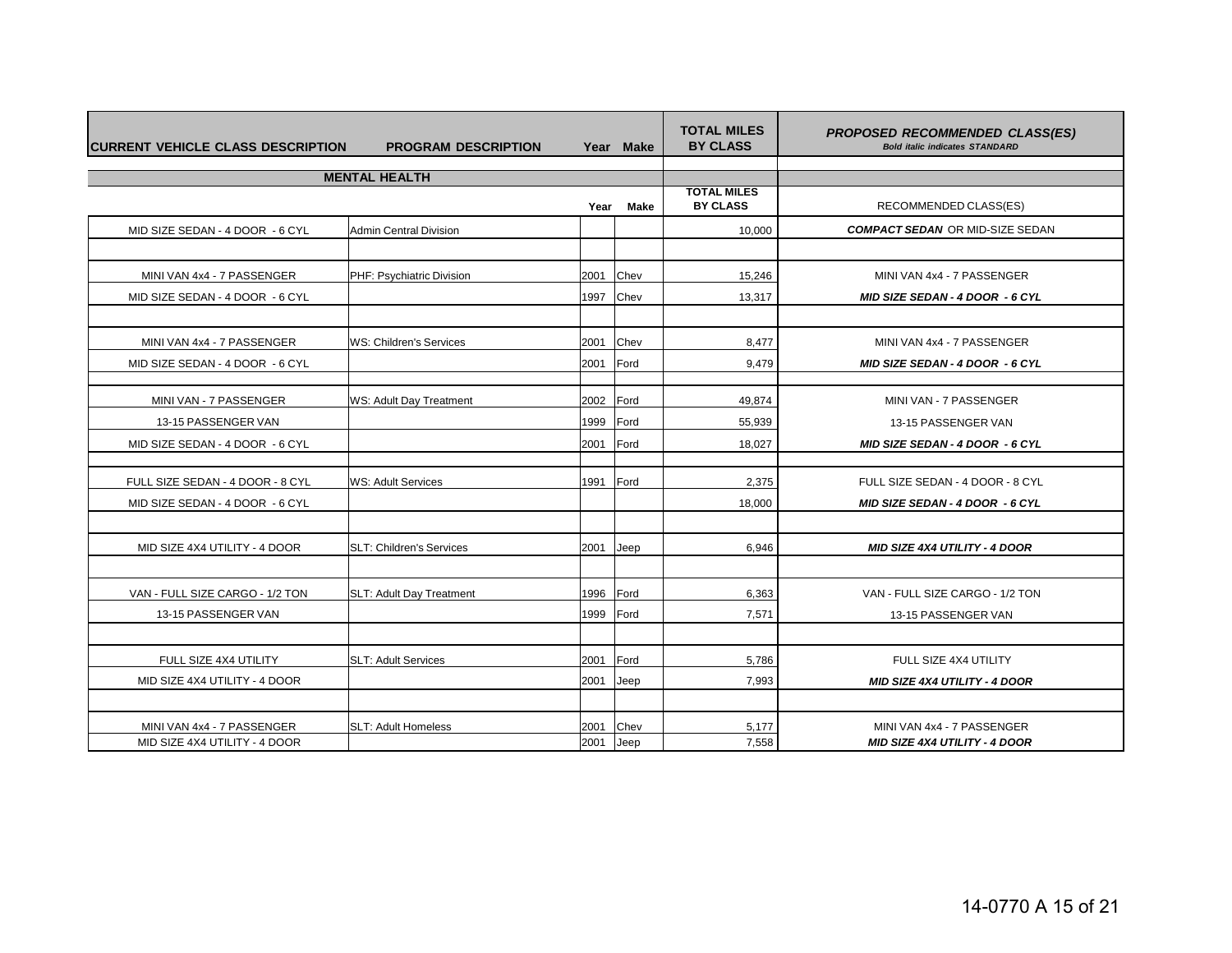| <b>CURRENT VEHICLE CLASS DESCRIPTION</b> | <b>PROGRAM DESCRIPTION</b>                         |           | Year Make    | <b>TOTAL MILES</b><br><b>BY CLASS</b> | <b>PROPOSED RECOMMENDED CLASS(ES)</b><br><b>Bold italic indicates STANDARD</b> |
|------------------------------------------|----------------------------------------------------|-----------|--------------|---------------------------------------|--------------------------------------------------------------------------------|
|                                          | <b>PROBATION</b>                                   |           |              |                                       |                                                                                |
|                                          |                                                    | Year      | <b>Make</b>  | <b>TOTAL MILES</b><br><b>BY CLASS</b> | RECOMMENDED CLASS(ES)                                                          |
| MID SIZE 4X4 UTILITY - 4 DOOR            | Probation - Administration                         | 2005      | Ford         | 42,100                                | <b>MID SIZE 4X4 UTILITY - 4 DOOR</b>                                           |
|                                          |                                                    |           |              |                                       |                                                                                |
| MID SIZE 4X4 UTILITY - 4 DOOR            | Probation - Home Detention - West Slope            | 2000      | Jeep         | 8,729                                 | <b>MID SIZE 4X4 UTILITY - 4 DOOR</b>                                           |
|                                          |                                                    |           |              |                                       |                                                                                |
| MINI VAN 4x4 - 7 PASSENGER               | Probation East Slope Day reporting Ctr -SLT        | 2003      | Chev         | 9,000                                 | <b>MINI VAN 4x4 - 7 PASSENGER</b>                                              |
|                                          |                                                    |           |              |                                       |                                                                                |
| MID SIZE 4X4 UTILITY - 4 DOOR            | Juvenile - Juvenile Supervision                    | 2002      | Ford         | 19,500                                | <b>MID SIZE 4X4 UTILITY - 4 DOOR</b>                                           |
| PICKUP 4WD - GASOLINE                    |                                                    | 2002      | Ford         | 10,000                                | PICKUP 4WD - GASOLINE                                                          |
| FULL SIZE SEDAN - 4 DOOR - 8 CYL         |                                                    | 1998      | Ford         | 7,500                                 | FULL SIZE SEDAN - 4 DOOR - 8 CYL                                               |
|                                          |                                                    |           |              |                                       |                                                                                |
| MID SIZE SEDAN - 4 DOOR - 6 CYL          | Juvenile - Juvenile Placement                      | 1998      | Chev         | 15,000                                | MID SIZE SEDAN - 4 DOOR - 6 CYL                                                |
|                                          |                                                    |           |              |                                       |                                                                                |
| MID SIZE 4X4 UTILITY - 4 DOOR            | Juvenile - Juvenile - AB1913/CPA2000               | 2001      | Jeep         | 6,505                                 | MID SIZE 4X4 UTILITY - 4 DOOR                                                  |
| MID SIZE SEDAN - 4 DOOR - 6 CYL          |                                                    | 2003      | <b>Buick</b> | 7,500                                 | <b>MID SIZE SEDAN - 4 DOOR - 6 CYL</b>                                         |
|                                          |                                                    |           |              |                                       |                                                                                |
| MID SIZE 4X4 UTILITY - 4 DOOR            | Probation - Adult Supervision                      | 1996      | Jeep         | 13,603                                | MID SIZE 4X4 UTILITY - 4 DOOR                                                  |
| MID SIZE SEDAN - 4 DOOR - 6 CYL          |                                                    | 1995      | Olds         | 8,774                                 | MID SIZE SEDAN - 4 DOOR - 6 CYL                                                |
|                                          |                                                    |           |              |                                       |                                                                                |
| FULL SIZE SEDAN - 4 DOOR - 8 CYL         | Juvenile Program-Custody/Family Reunification 2002 |           | Ford         | 13,974                                | FULL SIZE SEDAN - 4 DOOR - 8 CYL                                               |
| <b>VAN - 4X4</b>                         | Placerville                                        | 2000      | Ford         | 10,000                                | VAN - 4X4                                                                      |
|                                          |                                                    |           |              |                                       |                                                                                |
| MINI VAN 4x4 - 7 PASSENGER               | <b>SLT Juvenile Hall</b>                           | 2001      | Chev         | 5,000                                 | MINI VAN 4x4 - 7 PASSENGER                                                     |
| MID SIZE 4X4 UTILITY - 4 DOOR            |                                                    | 2002 Ford |              | 25,500                                | <b>MID SIZE 4X4 UTILITY - 4 DOOR</b>                                           |
|                                          |                                                    |           |              |                                       |                                                                                |
|                                          | <b>PUBLIC DEFENDER</b>                             |           |              | <b>TOTAL MILES</b>                    |                                                                                |
| Make<br>Year                             |                                                    |           |              | <b>BY CLASS</b>                       | RECOMMENDED CLASS(ES)                                                          |
| MID SIZE SEDAN - 4 DOOR -6 CYL           | Public Defender - Services                         | 1997      | Chev         | 12,047                                | MID - SIZE SEDAN - 4 DOOR - 6 CYL                                              |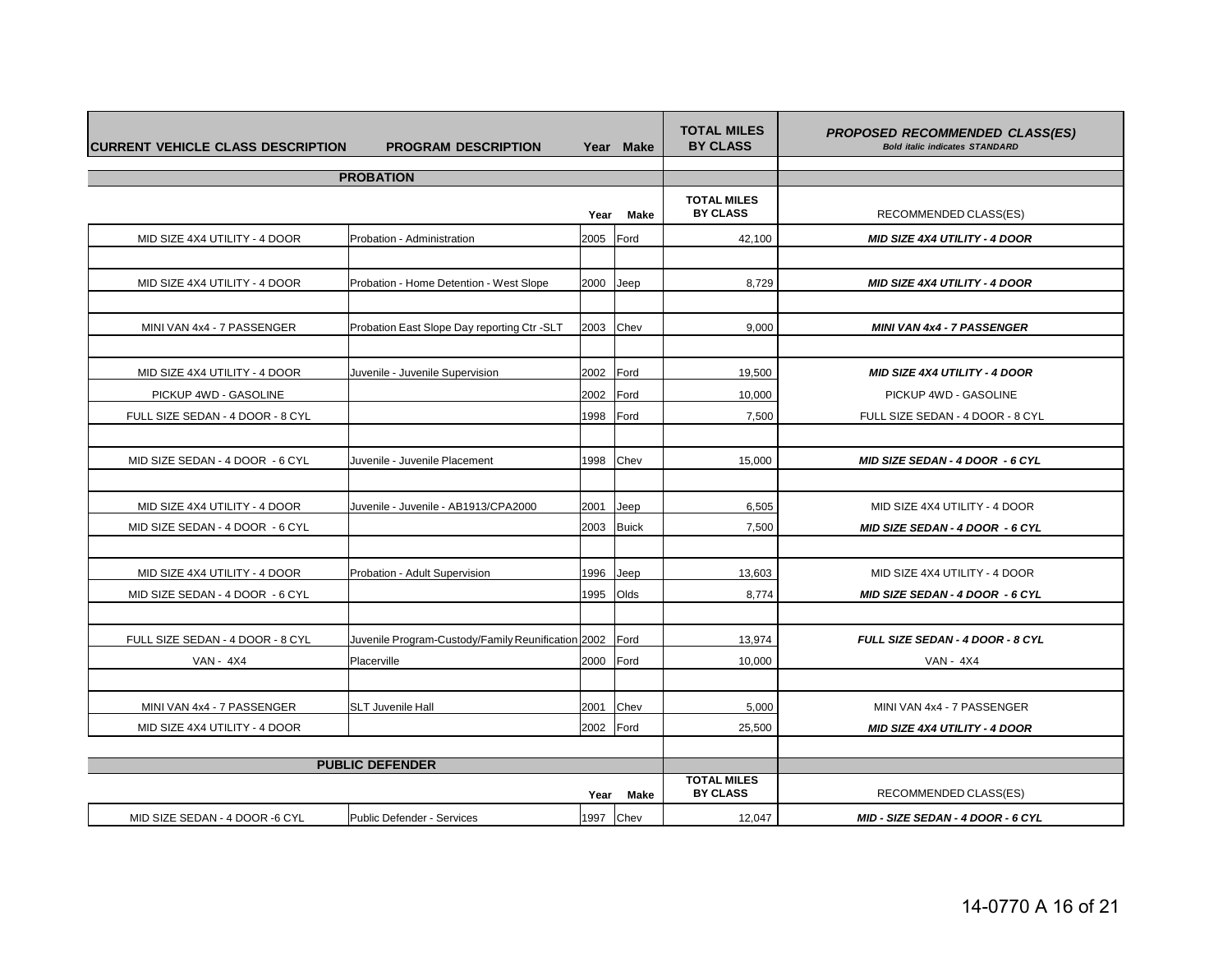| <b>CURRENT VEHICLE CLASS DESCRIPTION</b> | <b>PROGRAM DESCRIPTION</b>      |                                       | Year Make             | <b>TOTAL MILES</b><br><b>BY CLASS</b> | <b>PROPOSED RECOMMENDED CLASS(ES)</b><br><b>Bold italic indicates STANDARD</b> |
|------------------------------------------|---------------------------------|---------------------------------------|-----------------------|---------------------------------------|--------------------------------------------------------------------------------|
|                                          |                                 |                                       |                       |                                       |                                                                                |
|                                          | <b>PUBLIC HEALTH</b>            |                                       |                       |                                       |                                                                                |
|                                          |                                 | <b>TOTAL MILES</b><br><b>BY CLASS</b> | RECOMMENDED CLASS(ES) |                                       |                                                                                |
| MID SIZE 4X4 UTILITY - 4 DOOR            | Public Health Admin             | 2002                                  | Ford                  | 30,178                                | <b>COMPACT SEDAN OR MID SIZE SEDAN</b>                                         |
|                                          |                                 |                                       |                       |                                       |                                                                                |
| COMPACT WAGON - 2WD                      | <b>Admin: Nursing Services</b>  | 1993                                  | Ford                  | 8,143                                 | <b>COMPACT WAGON OR MINI VAN - 2WD</b>                                         |
|                                          |                                 |                                       |                       |                                       |                                                                                |
|                                          |                                 |                                       |                       |                                       |                                                                                |
| MID SIZE 4X4 UTILITY - 4 DOOR            | SLT: Misc Clinics               | 2002                                  | Ford                  | 10,492                                | <b>MID SIZE 4X4 UTILITY - 4 DOOR</b>                                           |
|                                          |                                 |                                       |                       |                                       |                                                                                |
| MID SIZE 4X4 UTILITY - 4 DOOR            | EMS: Program                    | 2003                                  | Ford                  | 10,505                                | <b>MID SIZE 4X4 UTILITY - 4 DOOR</b>                                           |
|                                          |                                 |                                       |                       |                                       |                                                                                |
| PICKUP - 2WD COMPACT                     | <b>WS: Field Animal Control</b> | 1994                                  | Ford                  | 6,044                                 | PICK UP - 2WD MIDSIZE OR 2WD COMPACT P/U                                       |
| PICKUP - 2WD 1/2 TON STANDARD BED        |                                 | 1992                                  | <b>GMC</b>            |                                       | PICKUP - 2WD 1/2 TON STANDARD BED                                              |
| PICKUP 4WD - GASOLINE                    |                                 | 2003                                  | Ford                  | 176,204                               | PICK UP - 3/4 TON - 2WD                                                        |
|                                          |                                 |                                       |                       |                                       |                                                                                |
| PICKUP 4WD - GASOLINE                    | SLT: Field Animal Control       | 2002 Ford                             |                       | 62,213                                | <b>PICKUP 4WD - GASOLINE</b>                                                   |
|                                          | <b>SHERIFF</b>                  |                                       |                       |                                       |                                                                                |
|                                          |                                 |                                       |                       | <b>TOTAL MILES</b>                    |                                                                                |
|                                          |                                 | Year                                  | Make                  | <b>BY CLASS</b>                       | RECOMMENDED CLASS(ES)                                                          |
| FULL SIZE 4X4 UTILITY                    | Sheriff - Administration        | 1999                                  | Dodge                 | 15,434                                | FULL SIZE 4X4 UTILITY                                                          |
| MID SIZE 4X4 UTILITY - 4 DOOR            |                                 | 2003                                  | Ford                  | 41,626                                | <b>MID SIZE 4X4 UTILITY - 4 DOOR</b>                                           |
|                                          |                                 |                                       |                       |                                       |                                                                                |
| MID SIZE 4X4 UTILITY - 4 DOOR            | Sheriff - Personnel             | 2002                                  | Ford                  | 8,383                                 |                                                                                |
| MID SIZE SEDAN - 4 DOOR -6 CYL           |                                 | 2002                                  | <b>Buick</b>          | 26,193                                | MID SIZE SEDAN - 4 DOOR -6 CYL                                                 |
| Veh 01-835 Downgrade to Class 15         |                                 | 1996                                  | Chev                  |                                       | 1- MID SIZE 4X4 UTILITY                                                        |
|                                          |                                 |                                       |                       |                                       |                                                                                |
| MID SIZE SEDAN - 4 DOOR -6 CYL           | Sheriff - Training              | 2002                                  | <b>Buick</b>          | 15,669                                | <b>MID SIZE SEDAN - 4 DOOR -6 CYL</b>                                          |
|                                          |                                 |                                       |                       |                                       |                                                                                |
| MINI VAN 4x4 - 7 PASSENGER               | Sheriff - Information Services  | 2000                                  | Chev                  | 7,788                                 | MINI VAN 4x4 - 7 PASSENGER                                                     |
| MID SIZE 4X4 UTILITY - 4 DOOR            |                                 | 2002                                  | Ford                  | 8,744                                 | <b>MID SIZE 4X4 UTILITY - 4 DOOR</b>                                           |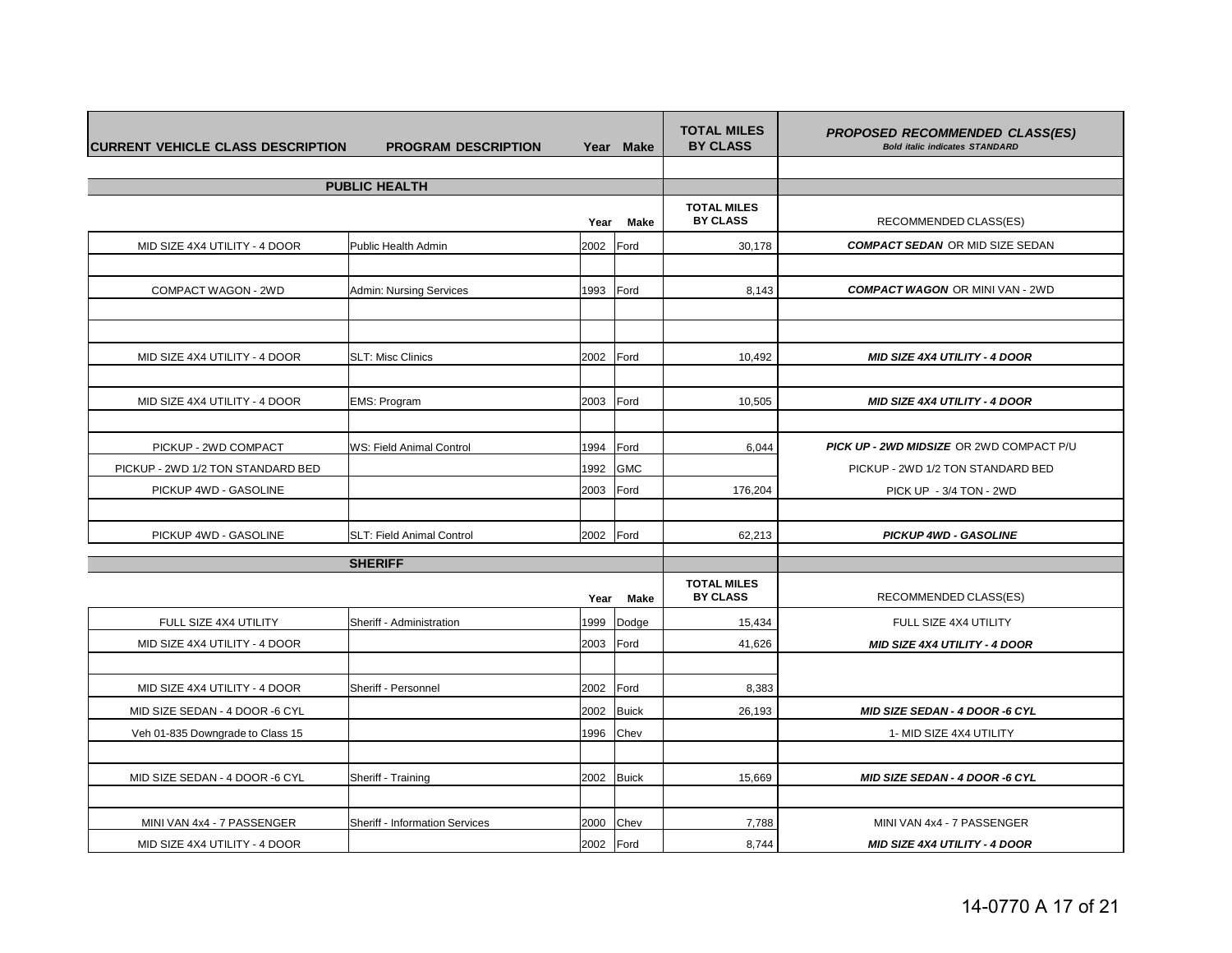| <b>ICURRENT VEHICLE CLASS DESCRIPTION</b> | <b>PROGRAM DESCRIPTION</b>                  | Year | <b>Make</b>  | <b>TOTAL MILES</b><br><b>BY CLASS</b> | <b>PROPOSED RECOMMENDED CLASS(ES)</b><br><b>Bold italic indicates STANDARD</b> |
|-------------------------------------------|---------------------------------------------|------|--------------|---------------------------------------|--------------------------------------------------------------------------------|
|                                           |                                             |      |              |                                       |                                                                                |
| FULL SIZE 4X4 UTILITY                     | Sheriff - Law Enforcement Communications    | 1997 | Chev         | 22,236                                | FULL SIZE 4X4 UTILITY                                                          |
| PICKUP 4WD - GASOLINE                     |                                             | 1997 | Dodge        | 24,668                                | <b>PICKUP 4WD - GASOLINE</b>                                                   |
|                                           |                                             |      |              |                                       |                                                                                |
| MID SIZE 4X4 UTILITY - 4 DOOR             | Sheriff - Civil Division                    | 2002 | Ford         | 17,907                                | <b>MID SIZE 4X4 UTILITY - 4 DOOR</b>                                           |
|                                           |                                             |      |              |                                       |                                                                                |
| PICKUP 4WD - GASOLINE                     | Sheriff - Range/Equipment                   | 2002 | Ford         | 8,385                                 | <b>PICKUP 4WD - GASOLINE</b>                                                   |
|                                           |                                             |      |              |                                       |                                                                                |
| PICKUP 4WD - GASOLINE                     | Sheriff West Slope - Search & Rescue        | 2002 | Ford         | 3,187                                 | <b>PICKUP 4WD - GASOLINE</b>                                                   |
|                                           |                                             |      |              |                                       |                                                                                |
| MID SIZE 4X4 UTILITY - 4 DOOR             | Sheriff - Sheriff's Team of Active Retirees | 2002 | Ford         | 71,693                                | S.T.A.R. - MID SIZE SEDAN                                                      |
| MID SIZE SEDAN - 4 DOOR -6 CYL            |                                             | 2002 | <b>Buick</b> | 34.949                                | UNLESS SLT - THEN MID SIZE 4X4 UTILITY ACCEPTABLE                              |
|                                           |                                             |      |              |                                       |                                                                                |
| MID SIZE 4X4 UTILITY - 4 DOOR             | Sheriff - Vehicle Abatement Program         | 1999 | Jeep         | 10,831                                | <b>MID SIZE 4X4 UTILITY - 4 DOOR</b>                                           |
|                                           |                                             |      |              |                                       |                                                                                |
| MID SIZE 4X4 UTILITY - 4 DOOR             | <b>Sheriff West Slope Detectives</b>        | 2002 | Ford         | 94,745                                | <b>MID-SIZE SEDAN OR FULL SIZE SEDAN</b>                                       |
| MID SIZE SEDAN - 4 DOOR -6 CYL            |                                             | 2002 | <b>Buick</b> | 130,364                               | **SHERIFF REQUESTS 4 VEHICLES TO REMAIN AS 4WD                                 |
|                                           |                                             |      |              |                                       |                                                                                |
| FULL SIZE 4X4 UTILITY                     | Sheriff - West Slope Narcotics              | 2002 | <b>GMC</b>   | 60,087                                | <b>ALL CLASSIFICATIONS</b>                                                     |
| MID SIZE 4X4 UTILITY - 4 DOOR             |                                             | 2002 | Ford         | 14,418                                |                                                                                |
| PICKUP 4WD - GASOLINE                     |                                             | 2002 | Dodge        | 19,170                                |                                                                                |
|                                           |                                             | 1999 | <b>GMC</b>   |                                       |                                                                                |
|                                           |                                             |      |              |                                       |                                                                                |
| PICKUP 4WD - GASOLINE                     | Sheriff West Slope Evidence                 | 2002 | Ford         | 10,647                                | <b>PICKUP 4WD - GASOLINE</b>                                                   |
|                                           |                                             |      |              |                                       |                                                                                |
| SHERIFF PATROL SEDAN                      | Sheriff West Slope Coroner                  | 2003 | Ford         | 16,230                                | SHERIFF PATROL SEDAN                                                           |
| MID SIZE SEDAN - 4 DOOR -6 CYL            |                                             | 2003 | <b>Buick</b> | 10,542                                | MID SIZE SEDAN - 4 DOOR -6 CYL                                                 |
|                                           |                                             |      |              |                                       |                                                                                |
| SHERIFF PATROL SEDAN                      | Sheriff - West Slope Patrol                 | 2001 | Ford         | 777,616                               | <b>ALL CLASSIFICATIONS</b>                                                     |
| FULL SIZE 4X4 UTILITY                     |                                             | 2003 | Ford         | 210,982                               |                                                                                |
| PICKUP - 2WD COMPACT                      |                                             | 1997 | Chev         | 3,339                                 |                                                                                |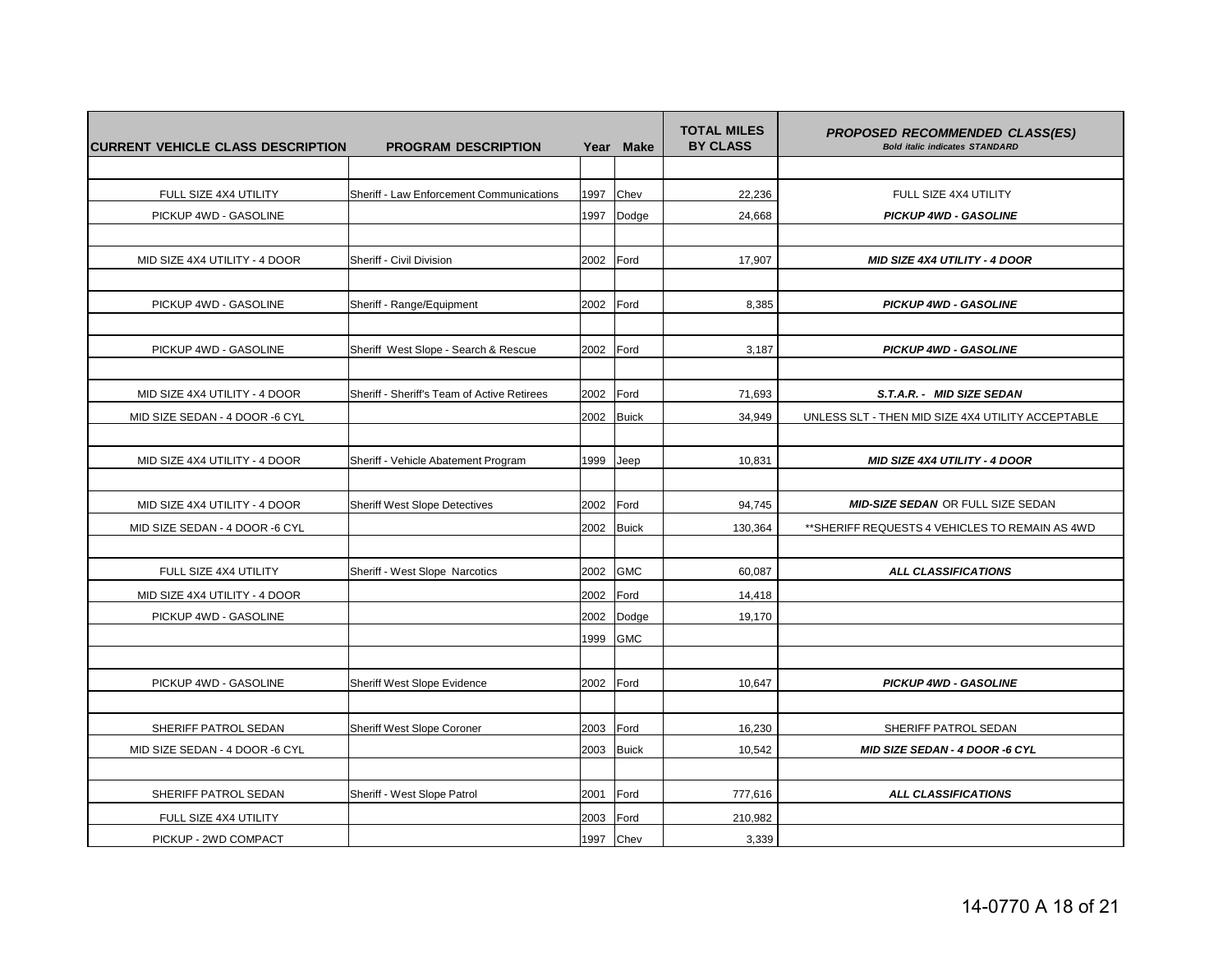| ICURRENT VEHICLE CLASS DESCRIPTION | <b>PROGRAM DESCRIPTION</b>                   |      | Year Make  | <b>TOTAL MILES</b><br><b>BY CLASS</b> | <b>PROPOSED RECOMMENDED CLASS(ES)</b><br><b>Bold italic indicates STANDARD</b> |
|------------------------------------|----------------------------------------------|------|------------|---------------------------------------|--------------------------------------------------------------------------------|
| MID SIZE SEDAN - 4 DOOR - 6 CYL    |                                              | 1997 | Chev       | 9,015                                 |                                                                                |
|                                    |                                              |      |            |                                       |                                                                                |
| PICKUP 4WD - GASOLINE              | Sheriff West Slope Special Weapon & Tactics  | 1993 | <b>GMC</b> | 1,235                                 | <b>PICKUP 4WD - GASOLINE</b>                                                   |
|                                    |                                              |      |            |                                       |                                                                                |
| SHERIFF PATROL SEDAN               | Sheriff West Slope K-9                       | 2001 | Ford       | 119,403                               | <b>SHERIFF PATROL SEDAN</b>                                                    |
|                                    |                                              |      |            |                                       |                                                                                |
| MINI VAN 4x4 - 7 PASSENGER         | Sheriff West Slope Crime Scene Investigation | 1996 | Chev       | 1,220                                 | <b>MINI VAN 4x4 - 7 PASSENGER</b>                                              |
|                                    |                                              |      |            |                                       |                                                                                |
| SHERIFF PATROL SEDAN               | Sheriff - School Resource Officer            | 2001 | Ford       | 28,981                                | <b>SHERIFF PATROL SEDAN</b>                                                    |
|                                    |                                              |      |            |                                       |                                                                                |
| MID SIZE 4X4 UTILITY - 4 DOOR      | Sheriff - South Lake Tahoe - Detectives      | 1995 | Chev       | 44,098                                | MID-SIZE OR FULL SIZE SEDAN OR MIDSIZED 4X4 UTILITY                            |
|                                    |                                              |      |            |                                       |                                                                                |
| FULL SIZE 4X4 UTILITY              | Sheriff - South Lake Tahoe Patrol            | 2003 | Ford       | 227,037                               | FULL SIZE 4X4 UTILITY                                                          |
| MID SIZE 4X4 UTILITY - 4 DOOR      |                                              | 2001 | Jeep       | 5,527                                 | <b>MID SIZE 4X4 UTILITY - 4 DOOR</b>                                           |
|                                    |                                              |      |            |                                       |                                                                                |
| PICKUP 4WD - GASOLINE              | Sheriff South Lake Tahoe Search & Rescue     | 2002 | Ford       | 1,333                                 | <b>PICKUP 4WD - GASOLINE</b>                                                   |
|                                    |                                              |      |            |                                       |                                                                                |
| FULL SIZE 4X4 UTILITY              | Sheriff South Lake Tahoe K-9                 | 2000 | Ford       | 16,557                                | <b>FULL SIZE 4X4 UTILITY</b>                                                   |
|                                    |                                              |      |            |                                       |                                                                                |
| MID SIZE 4X4 UTILITY - 4 DOOR      | Sheriff West Slope Custody- Jail             | 2003 | Ford       | 15,611                                | MID SIZE 4X4 UTILITY - 4 DOOR                                                  |
| MID SIZE SEDAN - 4 DOOR - 6 CYL    |                                              | 1995 | Olds       | 15,630                                | MID SIZE SEDAN - 4 DOOR - 6 CYL                                                |
|                                    |                                              |      |            |                                       |                                                                                |
| MINI VAN - 7 PASSENGER             | Sheriff West Slope Work Program              | 1998 | Ford       | 17,163                                | MINI VAN - 7 PASSENGER                                                         |
| MID SIZE 4X4 UTILITY - 4 DOOR      |                                              | 2000 | Jeep       | 15.031                                | <b>MID SIZE 4X4 UTILITY - 4 DOOR</b>                                           |
|                                    |                                              |      |            |                                       |                                                                                |
| MID SIZE 4X4 UTILITY - 4 DOOR      | Sheriff South Lake Tahoe Custody-Jail        | 1998 | Jeep       | 7,207                                 | <b>MID SIZE 4X4 UTILITY - 4 DOOR</b>                                           |
|                                    |                                              |      |            |                                       |                                                                                |
| MINI VAN 4x4 - 7 PASSENGER         | Sheriff South Lake Tahoe Work Program        | 2003 | Chev       | 5,290                                 | <b>MINI VAN 4x4 - 7 PASSENGER</b>                                              |
|                                    |                                              |      |            |                                       |                                                                                |
| SHERIFF PATROL SEDAN               | Sheriff - West Slope Bailiff                 | 1999 | Ford       | 5,161                                 | <b>SHERIFF PATROL SEDAN</b>                                                    |
|                                    |                                              |      |            |                                       |                                                                                |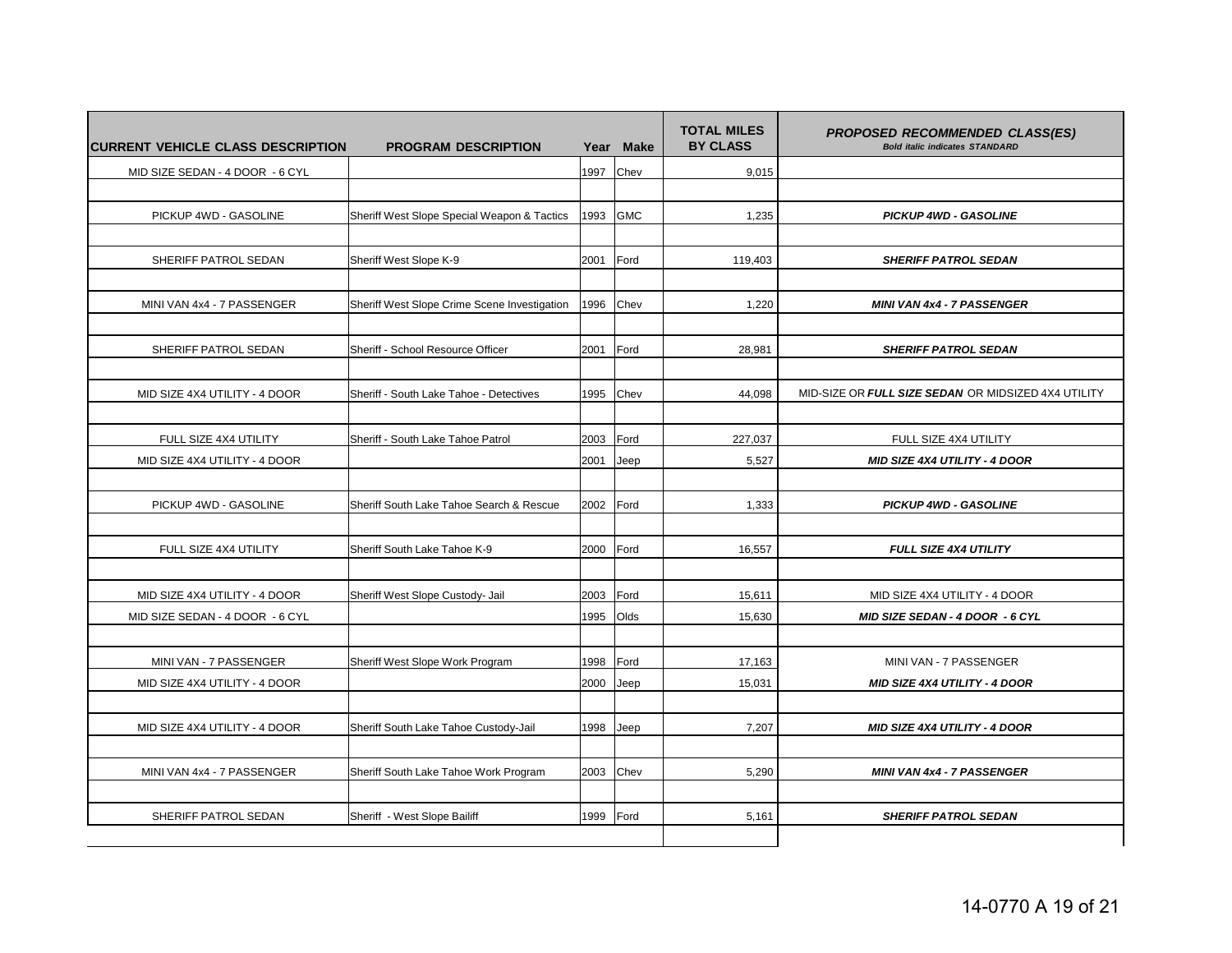| <b>CURRENT VEHICLE CLASS DESCRIPTION</b> | <b>PROGRAM DESCRIPTION</b>                 | Year      | <b>Make</b> | <b>TOTAL MILES</b><br><b>BY CLASS</b> | <b>PROPOSED RECOMMENDED CLASS(ES)</b><br><b>Bold italic indicates STANDARD</b> |
|------------------------------------------|--------------------------------------------|-----------|-------------|---------------------------------------|--------------------------------------------------------------------------------|
| SHERIFF PATROL SEDAN                     | Sheriff - West Slope Transport Court       | 2001      | Ford        | 66,582                                | <b>SHERIFF PATROL SEDAN</b>                                                    |
| 13-15 PASSENGER VAN                      |                                            | 2003      | Ford        | 35,667                                | 13-15 PASSENGER VAN                                                            |
| <b>VAN - 4X4</b>                         |                                            | 1997      | Ford        | 2,673                                 | <b>VAN - 4X4</b>                                                               |
|                                          |                                            |           |             |                                       |                                                                                |
| SHERIFF PATROL SEDAN                     | Sheriff - South Lake Tahoe Transport Court | 1994      | Ford        | 4,189                                 | <b>SHERIFF PATROL SEDAN</b>                                                    |
| FULL SIZE 4X4 UTILITY                    |                                            | 2003      | Ford        | 15,000                                | FULL SIZE 4X4 UTILITY                                                          |
|                                          |                                            |           |             |                                       |                                                                                |
| FULL SIZE 4X4 UTILITY                    | Sheriff - Office of Emergency Services     | 2001      | Ford        | 24,989                                | FULL SIZE 4X4 UTILITY                                                          |
| PICKUP 4WD - GASOLINE                    | (State Grant Program)                      | 2001      | Ford        | 22,381                                | <b>PICKUP 4WD - GASOLINE</b>                                                   |
|                                          |                                            |           |             |                                       |                                                                                |
| MID SIZE 4X4 UTILITY - 4 DOOR            | Sheriff - HI Tech Task Force               | 1998      | Jeep        | 12,023                                | <b>MID SIZE 4X4 UTILITY - 4 DOOR</b>                                           |
|                                          | (State Grant Program)                      |           |             |                                       |                                                                                |
|                                          |                                            |           |             |                                       |                                                                                |
| PICKUP 4WD - DIESEL                      | Sheriff Boating & Waterways                | 1999      | Ford        | 13,915                                | <b>PICKUP 4WD - DIESEL</b>                                                     |
|                                          | (State Grant Program)                      |           |             |                                       |                                                                                |
|                                          |                                            |           |             |                                       |                                                                                |
| SHERIFF PATROL SEDAN                     | Sheriff - COPS in School                   | 2001 Ford |             | 13,809                                | <b>SHERIFF PATROL SEDAN</b>                                                    |
|                                          | (State Grant Program)                      |           |             |                                       |                                                                                |